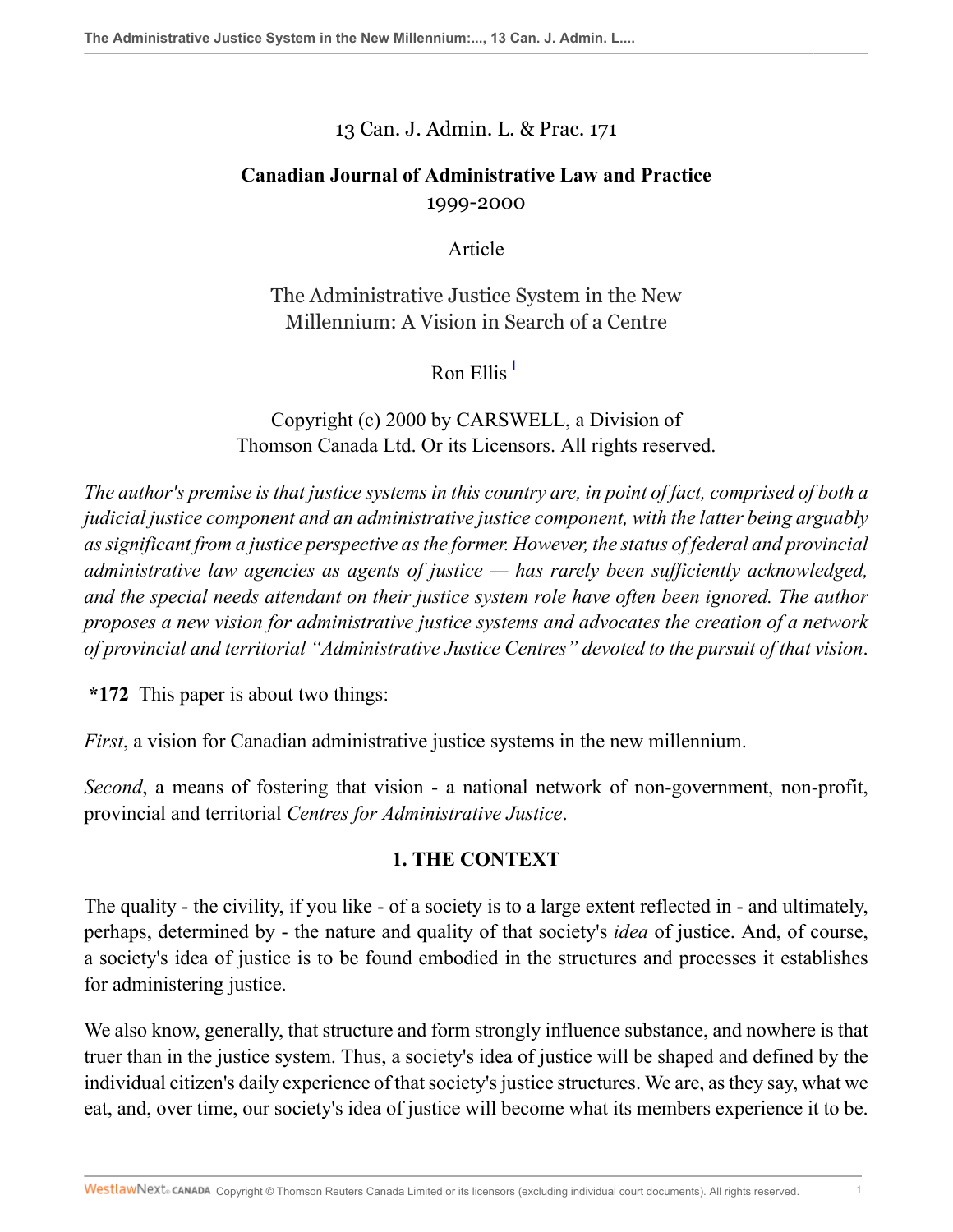It follows, this author believes, that of all things we hold in trust for future generations, the quality and appropriateness of our justice structures is one of the most fundamental.

That being said, it is then particularly distressing to contemplate how little attention has ever been paid to the justice imperatives of our administrative law structures. It is a failure that is especially troubling when one considers that over the past three or four decades, more individuals will have experienced this society's idea of justice in their interaction with administrative law structures than in their interaction with the courts<sup> $2$ </sup>

### **\*173 2. WHAT IS THE ADMINISTRATIVE JUSTICE SYSTEM?**

#### <span id="page-1-1"></span><span id="page-1-0"></span>**(a) First - a** *System*

It is only in the recent past that we have recognized that our administrative law agencies are individual components of a *system*. The Macaulay report <sup>[3](#page-32-0)</sup> was an early, Ontario instance of formal recognition of administrative law agencies as individual components of a system of agencies, and it was released in 1989.

<span id="page-1-2"></span>Even now, there seem to be continuing pockets of resistance to the idea that individual administrative law agencies are appropriately characterized as components of a *system* of administrative law agencies. [4](#page-32-1) Of course, central co-ordination, an essential feature of any *system*, is not to be found in this system. And, those resistant to the system concept may point to the absence of a centre as the clinching argument against the system analysis. To so argue, however, is, with great respect, to beg the question.

In this author's submission, the lack of a centre for this system is no more than a historical anomoly reflective of the *ad hoc* and seriatim nature of the developments that have ultimately landed us with this large number of rights-determining agencies operating in isolation one from the other. When we stand back and look at what a series of unrelated legislative initiatives over the years has finally wrought, we see a large group of organizations which, taken together, now in fact comprise a major component of our justice system. Bound by common principles of law and procedure, using common techniques, skills and resources, and, broadly speaking, serving common purposes and pursuing common goals, this is a group of organizations that, from an efficiency perspective alone, cries out for central co-ordination and planning. Viewed from the perspective of the public interest in a coherent rights-determination infrastructure, the need for central co-ordination and planning must be seen to be imperative.

**\*174** Of course, as might have been expected, what reason would suggest, the analysts have proposed. Central co-ordination of our *ad hoc* collection of administrative law agencies to one degree or another has been a feature of virtually every Canadian report on administrative law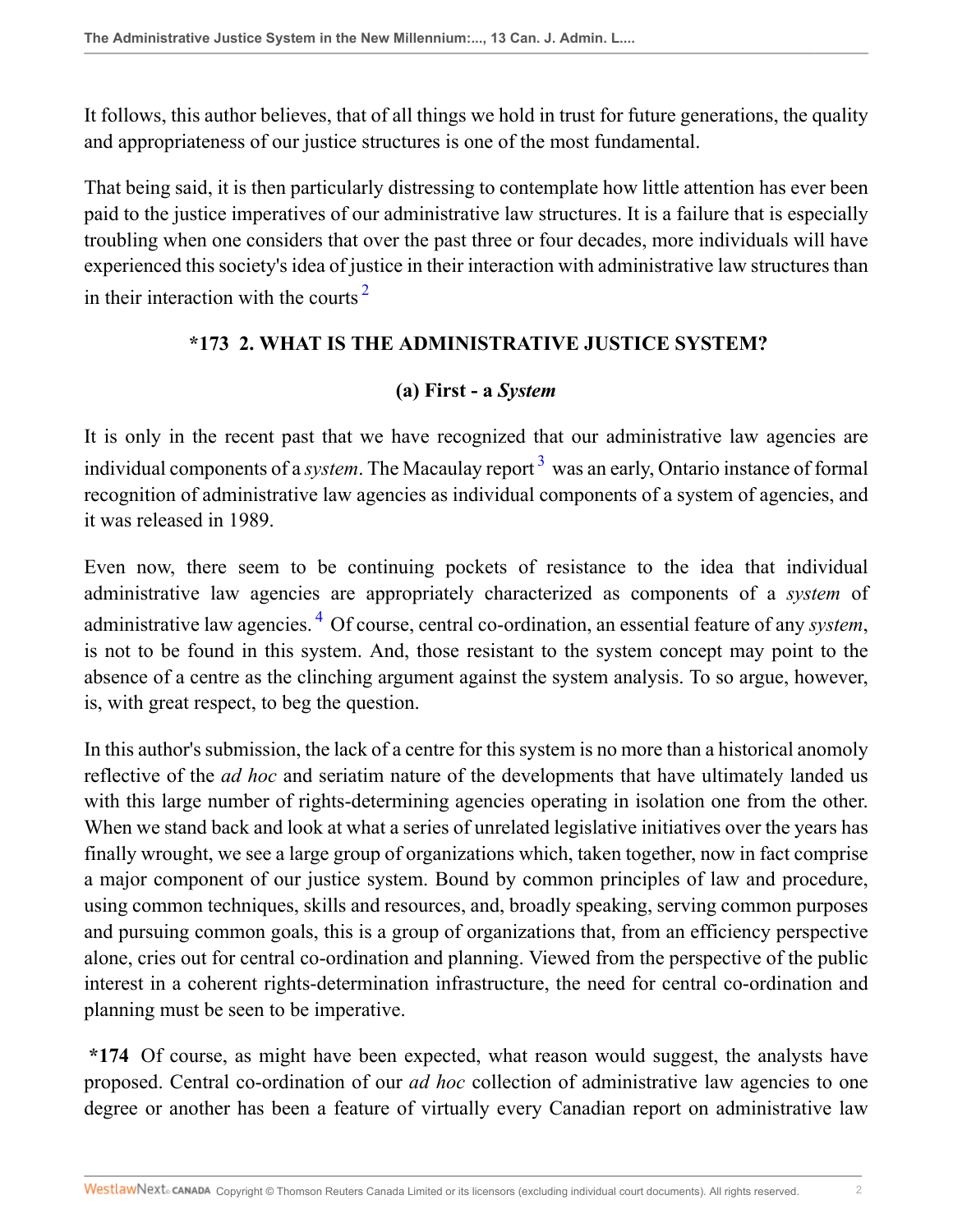<span id="page-2-2"></span><span id="page-2-0"></span>agencies.  $^5$  $^5$  In Ontario, the Macaulay Report referred to above, the 1997 Wood Task Force Report,  $^6$  $^6$ and *Everyday Justice* - the April 1998 Report of the Agency Reform Commission on Regulatory & Adjudicative Agencies,  $\frac{1}{2}$  are unanimous that central co-ordination of administrative law agencies is necessary.

A brief summary of the various reports' and studies' views on the need for some form of a centre, as well as a brief account of the implementation of centre concepts in Québec, the U.K., the U.S, and Australia, will be found in the Appendix to this paper.

In the author's view, that we have a system of administrative law agencies is obvious. The only question remaining is when will the structural lacunae at the centre of that system be remedied.

## <span id="page-2-3"></span><span id="page-2-1"></span>**(b) Second - a** *Justice* **System**

The recognition that this system is not only a system, but a *justice* system - as integral a part of our society's overall system of justice as are the courts - is even more recent. Ontario's Chief Justice McMurtry may have been the first to make explicit, what the author would argue should always have been self-evident. In his November 1997 address to the COBA Conference, <sup>[8](#page-32-5)</sup> Chief Justice McMurtry said this:

<span id="page-2-4"></span>The justice system must now be understood as comprising two distinct components - the *judicial* justice system and the *administrative* justice system - with the administrative justice system being, for a large proportion of our population, **\*175** the *custodian* of the justice that is most commonly relevant to their affairs ... in fact, the face of justice ... that is most commonly seen ...

That administrative law agencies are to be understood as integral elements of our justice system is also the explicit premise of *Everyday Justice*. [9](#page-32-6)

The Ontario's Agency Reform Commission's choice of *Everyday Justice* as the title for its 1998 report was, in this author's respectful view, inspired. The title captures perfectly what administrative law agencies are about - everyday justice. Not the dress up and go to town justice found in the courts, but justice dealing with the day-to-day personal and economic lives of Ontarians and the economic and social environment in which those lives are lived - justice that can, as the Reform Commission has noted, profoundly affect people's lives and livelihood.<sup>[10](#page-32-7)</sup>

<span id="page-2-5"></span>Not everyone will be comfortable with the idea of administrative law agencies being seen as integral elements of the justice system. Have we not, some will argue, invented agencies precisely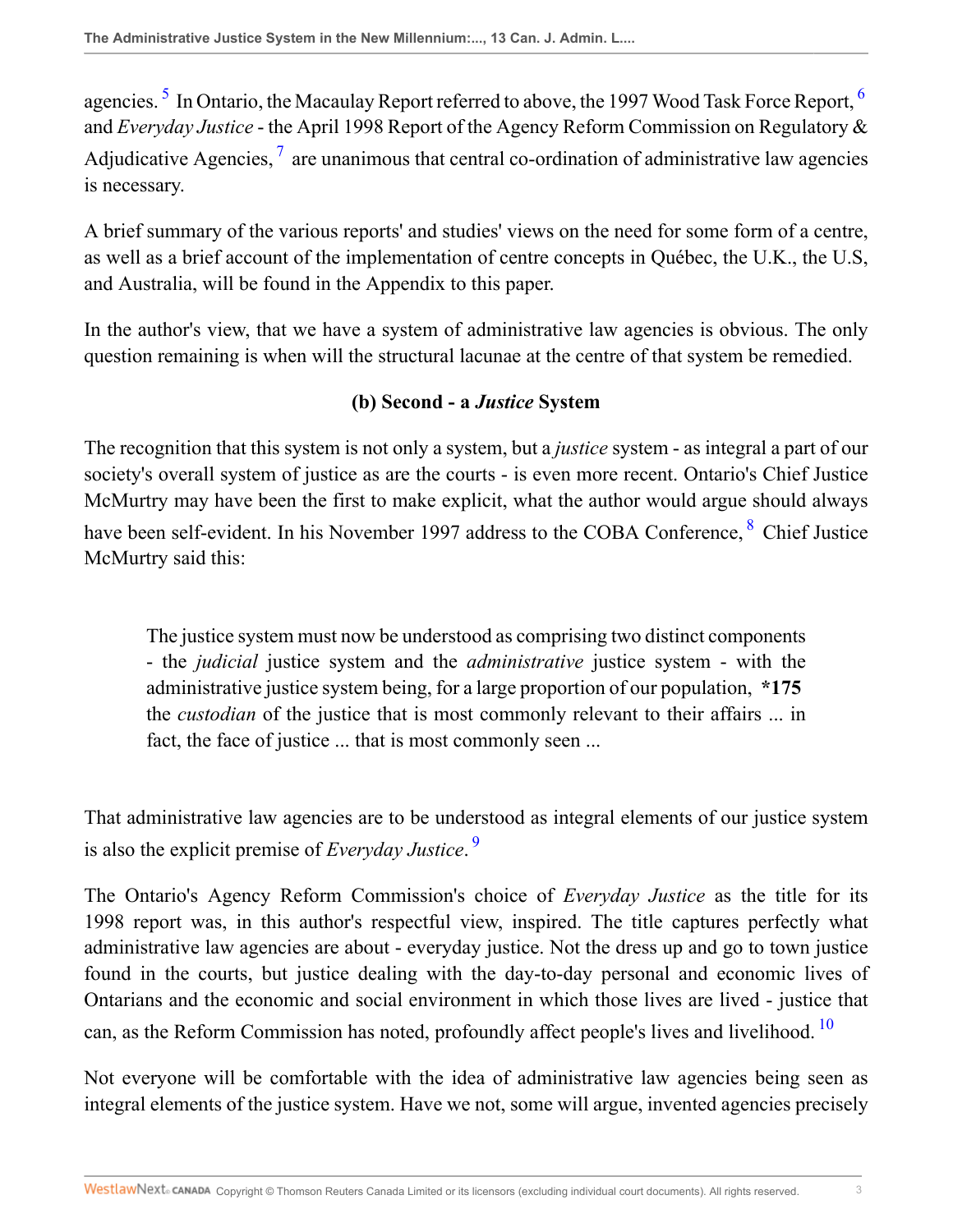for the purpose of removing their decision-making from the procedural and process rigors of a justice system?

It is true that we *have* invented agencies for the purpose, in part, of removing their decision-making from the procedural and process rigors of the *courts*. However, it was never intended to remove that decision-making from the justice system. Agency decision-making remains an authorized means of making binding determinations of legal rights and obligations. And, that is what justice systems do. The implicit understanding of this reality on the part of the courts may be seen in their historic determination to maintain court supervision of the compliance of administrative law agencies with the principles of natural justice - the best "privative" clauses legislatures could devise notwithstanding.

As we know, however, it by no means follows that the rigidities of a court-like system are necessary. Once one acknowledges, as the Chief Justice of Ontario has acknowledged, that there are two parts to our justice system - a judicial justice system and an administrative justice system - it becomes possible then to claim for *administrative* justice **\*176** a different *regime* of justice - a regime that, in terms of its process and procedures, is appropriate for the special mandate and role of the administrative justice system's various elements.

In the author's opinion, the historic failure of governments - and of the public - to recognize administrative law agencies as integral components of the justice system has been a principal influence in the endemic neglect of agencies that, traditionally, has been such a pervasive feature of our administrative law arrangements.<sup>[11](#page-32-8)</sup>

<span id="page-3-0"></span>The idea of the administrative law system as a justice system is intuitively more comfortable when one is thinking of those agencies whose decision-making is focused principally on determining rights that are of fundamental personal importance to individuals - the Human Rights Commissions, the Immigration and Refugee Board, the Workers' Compensation Tribunals, the social assistance tribunals, etc. From his experience as a legal aid clinic lawyer in a disadvantaged community in years gone by, the author understands very well, for instance, that it is impossible to perceive bad experiences with tribunals of that type as anything but miscarriages of *justice*.

The concept may be intuitively less comfortable when one thinks of regulatory agencies like the Canadian Radio-Television and Telecommunications Commission (CRTC). Because of the large and overt policy component in the decision-making of that type of agency, it is, of course, impossible to think of them as *courts* of justice.

But the CRTC *does* make authoritative determinations of legally binding rights and obligations. Furthermore, it is trite law that parties to CRTC proceedings - applicants for broadcast licenses or those in danger of losing their licenses, for instance - are entitled, by and large, to have their proceedings governed by the principles of natural justice. They are entitled to adequate notice of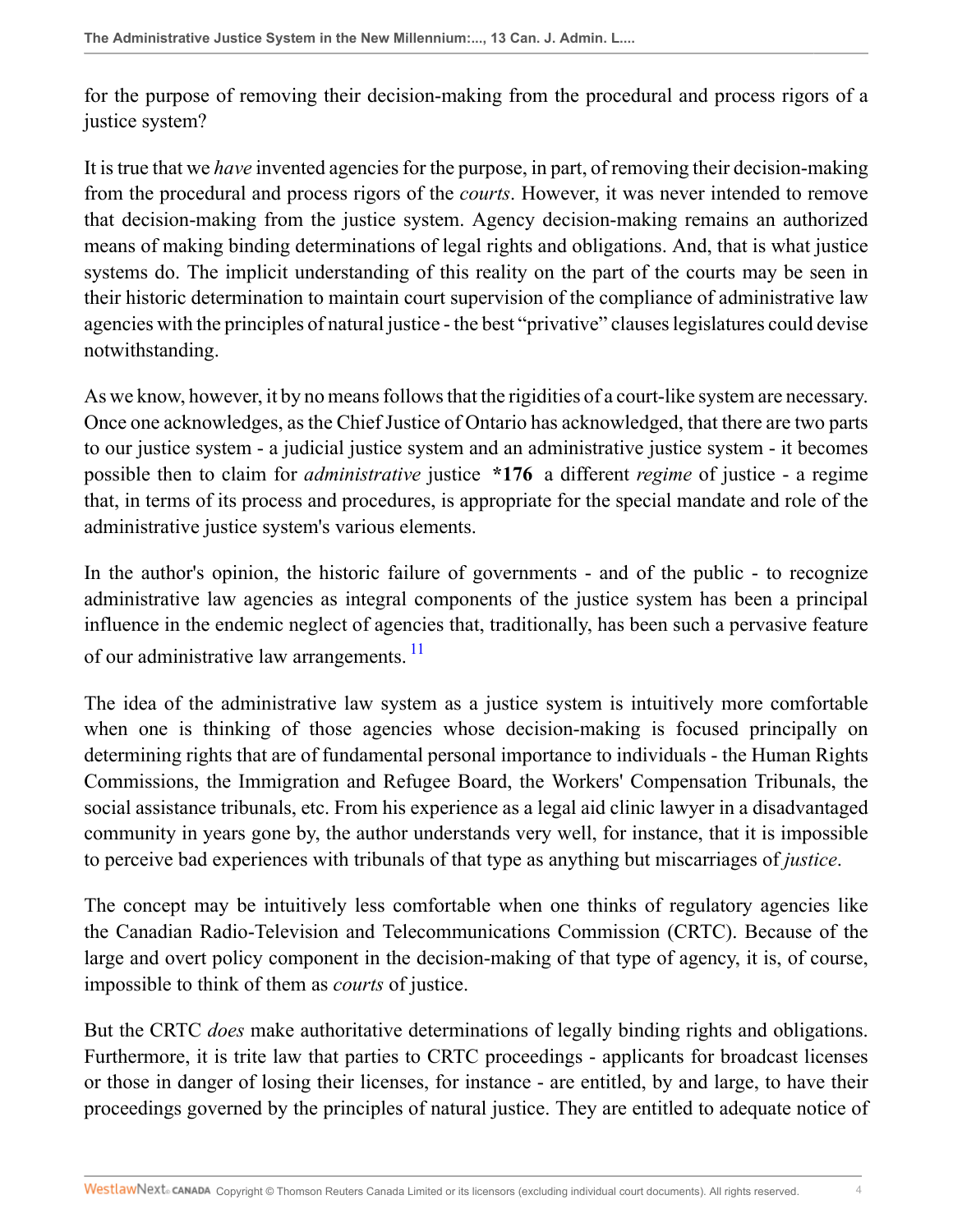the case they have to meet, a fair opportunity to persuade the Commission as to the merits of their position, and informed, fully considered, competent, timely, and impartial, decision-making.

**\*177** Given these various aspects of their mandate, even agencies like the CRTC - or the Ontario Energy Board - must be seen, implicitly, to be integral parts of the justice system.

### **(c) Provincial Focus - National Network**

The vision the author is proposing for Canadian administrative justice systems in the new millennium is directed at the administrative justice system in each province or territory, as the residents of those provinces or territories experience it. The Centre concept this paper presents also has a provincial rather than a national focus.

The reasons for this provincial focus are largely practical. In the first place, the nature of administrative justice systems - and their problems and the potential remedies for those problems - are largely idiosyncratic to the provinces and territories in which they are found. Each system has its own unique history, traditions, culture, political context and reform potential.

In the second place, to be effective, the new structures will need to have the local influence - the home town clout, if you will - that only organizations with provincial or territorial roots can hope to achieve.

This paper was first delivered to the Administrative Tribunals 2000 Conference in Toronto, in June 1999. At that time, the author was pre-occupied with the concept of an *Ontario* centre. However, in the intervening months he has had occasion to discuss the centre idea with administrative justice practitioners in other provinces. He is now of the view that a better strategy would be to think in terms of a *national network* of provincial and territorial Administrative Justice Centres, promoted and assisted by a national organization - perhaps a *Federation* of Administative Justice Centres.

## **(d) Federal Content**

As the foregoing reference to the CRTC indicates, there is a question as to how - and whether - federal, administrative justice agencies are to be a part of the proposed new vision. For the reasons set out above, the focus needs to be the administrative justice system *in* each province or territory. However, in the author's opinion, that focus cannot be limited to provincial or territorial, administrative justice agencies. It must necessarily include federal, administrative justice agencies. The latter agencies operate in each province and territory and determine legal rights and obligations of the residents of those **\*178** provinces and territories. The quality of justice in Ontario, for example, is just as affected by the quality of justice dispensed in Ontario by federal agencies as it is by the quality of justice dispensed by Ontario agencies.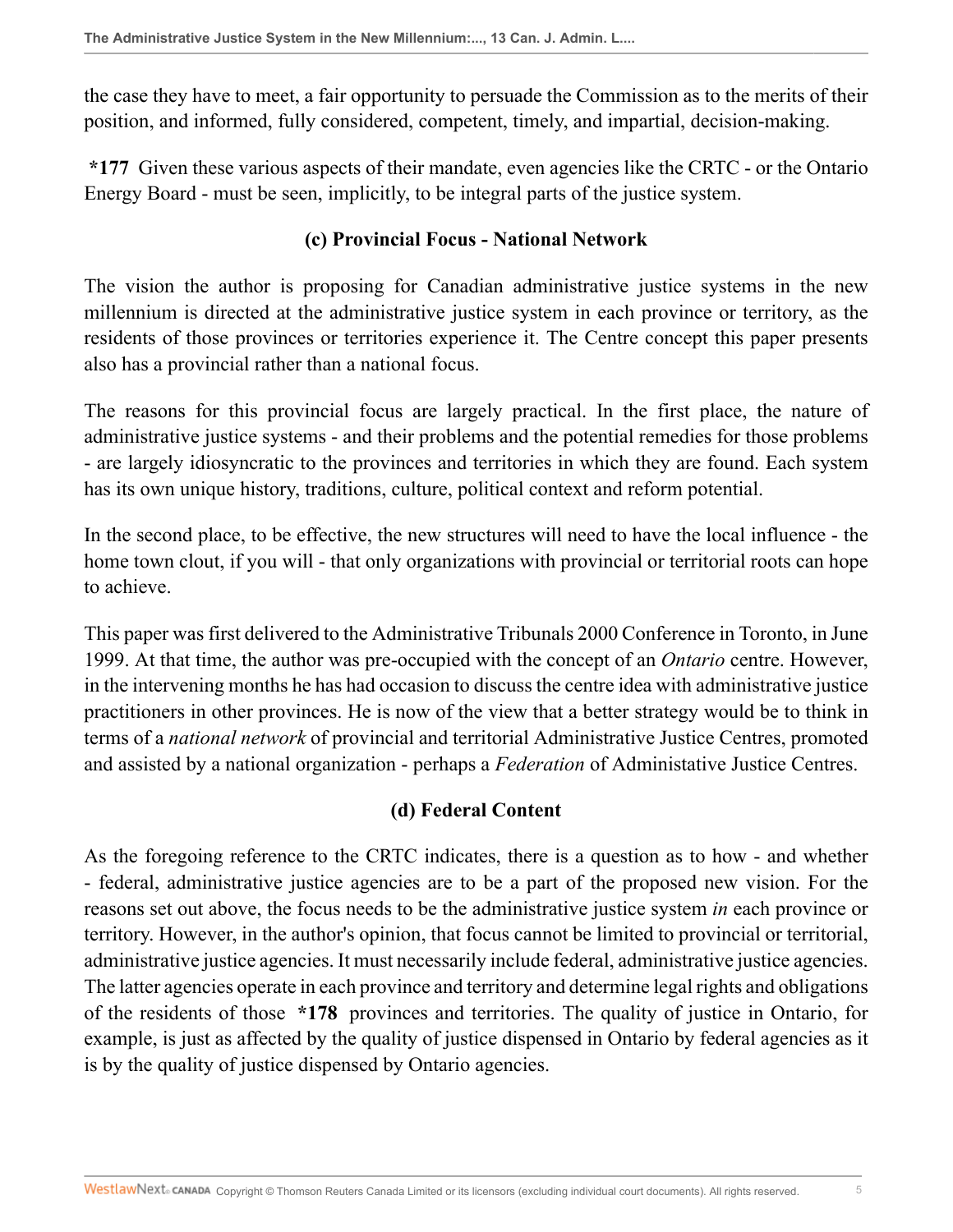Thus, it is necessary, in the author's opinion, to see the public sector of the administrative justice system in each province or territory as being comprised of a provincial segment and a federal segment. Of course, pubic policy development in respect of those two segments will have to be responsive to the parallel, but different political and bureaucratic structures within which each segment operates. However, recognition that there is a pressing provincial interest in the quality of the federal agencies operating in each province should, in the author's submission, make a potentially useful change in the dynamics of the reform process respecting those agencies.

## **(e) A Public Sector and a Private Sector**

The new millennium vision of the administrative justice system the author is proposing encompasses more than just the provincial, territorial and federal governments' agencies, boards and commissions.

From a public policy perspective, "administrative justice" must be understood to include any binding resolution of disputes about legal rights and obligations that is achieved through the disputing parties' resort to dispute resolution services outside of the judicial system of justice. In short, the word "administrative" should be used - indeed, has always been used - simply in contradistinction to the word "judicial". Thus, *administrative* justice as distinguished from *judicial* justice.

The administrative justice system must, therefore, be understood not only to encompass government agencies, boards, and commissions, but to include, as well, the private individuals or organizations whose dispute resolution mandates are derived from the agreement of parties. The former may be usefully referred to as the "public sector" of the administrative justice system, and the latter as the "private sector" of the administrative justice system.

The perception that our administrative justice systems properly encompass both public and private sectors, has not, perhaps, been a common one. However, the basic point is simple. In any society, justice services are inherently a necessary and legitimate focus of public policy regardless of whether they are public or private services.

<span id="page-5-0"></span>**\*179** One knows very well that, in the development of public policy respecting *medical* services, it has proven impossible to ignore the private alternatives to the public system. And, there is no reason to expect that the experience with respect to justice services will be different. In the long run, in the development of public policies governing justice services, it will not be possible to ignore the private alternatives to the public justice systems. We have already seen editorial comment to the effect that in Ontario the evolving, so-called private courts, populated by retired judges, present the specter of an emerging two-tiered system of justice.  $^{12}$  $^{12}$  $^{12}$  And the line between the public and private sectors of the administrative justice system is already beginning to fade. See, for example,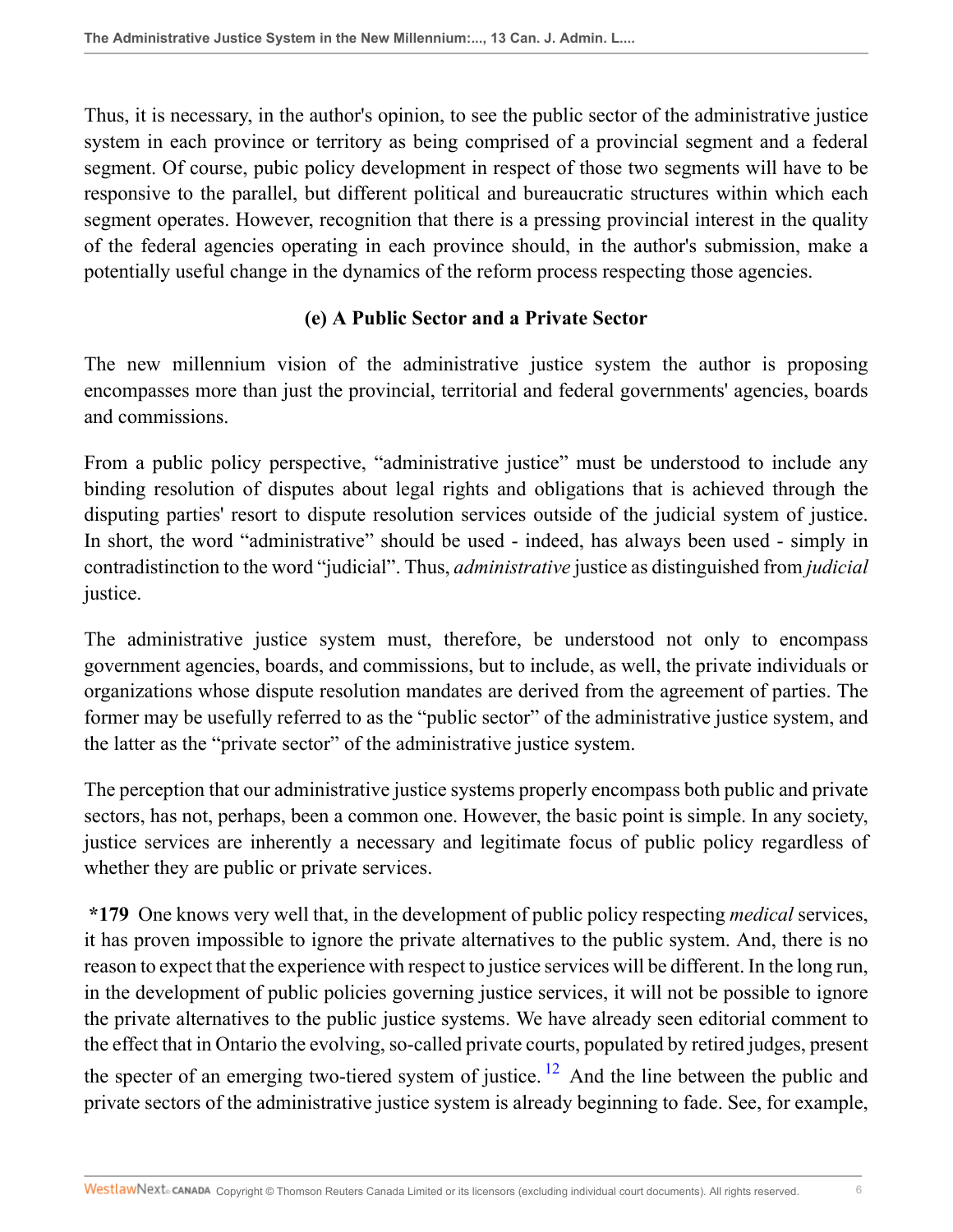<span id="page-6-0"></span>*Everyday Justice*'s endorsement in Ontario of the possibility of agencies contracting their ADR functions to private practitioners.<sup>[13](#page-32-10)</sup>

Also, it seems evident that, eventually, mechanisms for regulating private justice services in the public interest will be needed. Of course, professional organizations of ADR practitioners are already making strides in that direction - and those professional initiatives may, indeed, prove to be sufficient. It is impossible, however, not to recognize that the quality, appropriateness, and accessibility of these private justice services are, and will remain, necessary and legitimate public policy issues.

In the author's opinion, it must follow that, when one is thinking from a public policy perspective of the architecture and structure of the administrative justice component of our justice system, one must have in view both the public and private sectors of that component.

### **(f) The Interface Focus**

Any rational vision of our administrative justice systems in the new millennium must also have in view the importance of the system interfaces - the interface between the private and public sectors of those systems, and the interface between those systems and the judicial justice system. These are aspects of the systems on which any, comprehensive, justice-policy planning must be fully focused. In Ontario, interface issues are emerging in the context of the mandatory mediation system that is currently being grafted onto the judicial system, and other interface issues, now latent, will have to be dealt with in due course.

**\*180** Furthermore, at the interfaces, in addition to issues, one finds public policy opportunities. What else, one can usefully ask, might one appropriately move out of the judicial system and into the public sector of an administrative justice system? And, are there matters now in the public sector that might, on reflection, have been better left to the courts? Are there matters now dealt with by either the courts or the public sector of the administrative justice systems that might, in fact, be better dealt with by the private sector of the administrative justice systems? Is the structural relationship between the administrative justice systems and the courts all that it should or could be?

#### <span id="page-6-1"></span>**3. THE SYSTEM'S GOALS**

<span id="page-6-2"></span>The *Everyday Justice* report (which, of course, deals only with the public sector of the administrative justice system)<sup>[14](#page-32-11)</sup> identified eight goals that it considered common to all agencies. [15](#page-32-12) In the author's respectful view, the *Everyday Justice* goals are estimable goals and they are as germane to the private sector of the system as to the public sector.

The eight goals are: Fairness, Accessibility, Timeliness, Quality and Consistency, Transparency, Expertise, Optimum Cost, and Courtesy.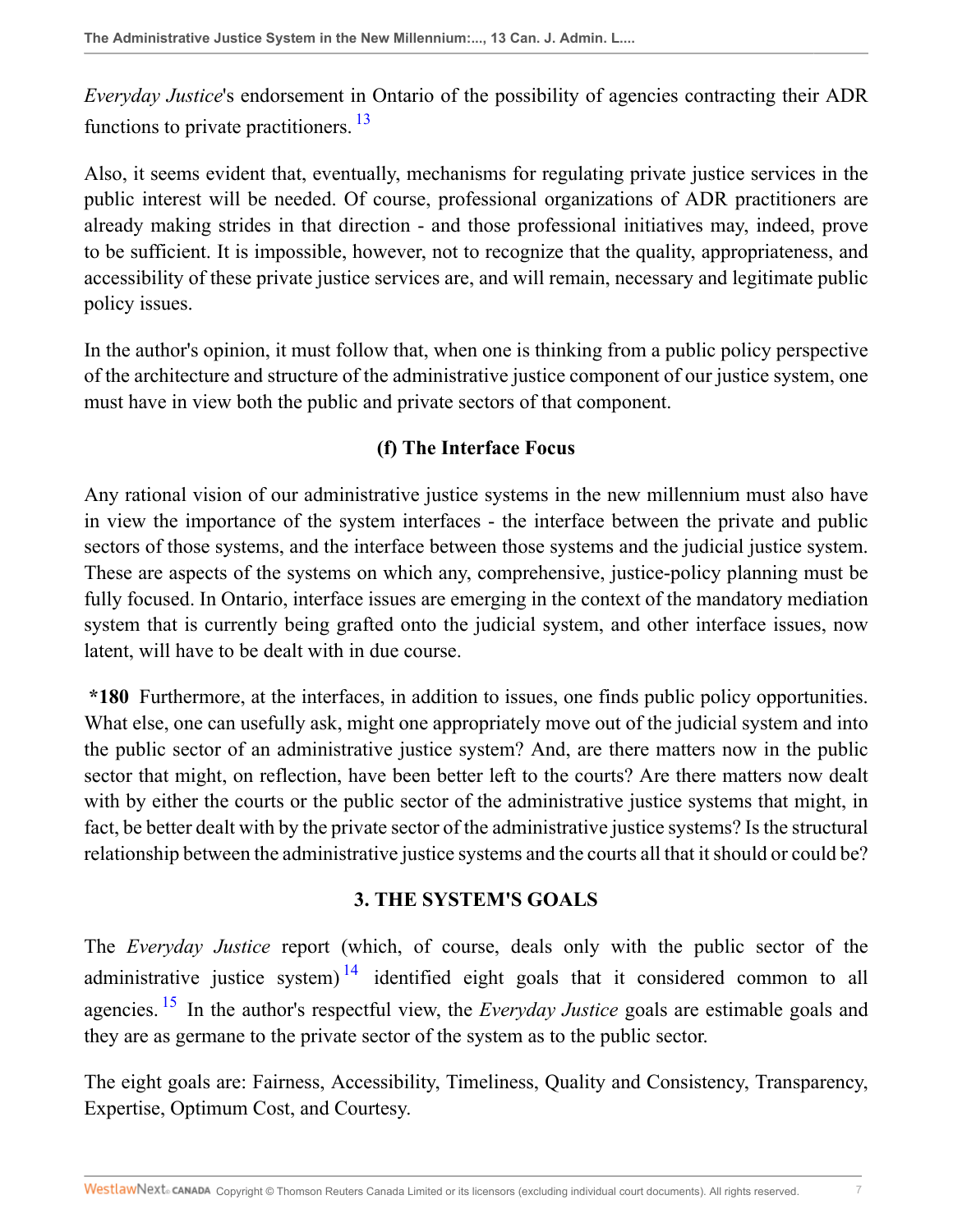It is important to note that, as one might have expected, *Fairness* is explicitly defined by the report as the provision of service and the performance of [adjudicative/regulatory] functions in an "impartial, lawful, unbiased and just manner".

The word "*Courtesy*" is an insightful addition to what might be regarded as otherwise a fairly traditional list. Presumably, the word *Respect* would capture the same idea.

However, while these are certainly worthy goals, and, in the author's submission, entirely sufficient goals, the *vision* of an administrative justice system can be writ larger.

### **\*181 4. THE MILLENNIUM VISION**

The vision the author would propose for Canadian administrative justice systems in the new millennium is this:

Administrative justice systems of implicit competence and undoubted independence, that are highly esteemed - across the full spectrum of political, economic and social interests - for the wisdom and impartiality of their decisions, and the appropriateness of their process.

## **5. THE CENTRE PROPOSAL**

#### **(a) Introduction**

The question is, then, how is such a vision to be realized. How would we get there from here?

In Ontario, the *Everyday Justice* report provides an excellent beginning. It has made the commitment to excellence in Ontario's administrative justice system explicit. Furthermore, it has provided a "blueprint" that if implemented in the spirit in which it was written would transform administrative justice in Ontario. Significantly, its recommendations have been expressly accepted by the Ontario government.

Any proposal for architectural or structural reform in Ontario must, therefore, be cognizant of the *Everyday Justice* blueprint, and responsive to the possibilities and opportunities for constructive change that it presents.

The author believes that in the history of administrative justice reform in this country, the *Everyday Justice* report is nothing short of a small miracle. But, if it is to grow into the larger miracle for which it holds such promise, it needs to be cherished and nurtured.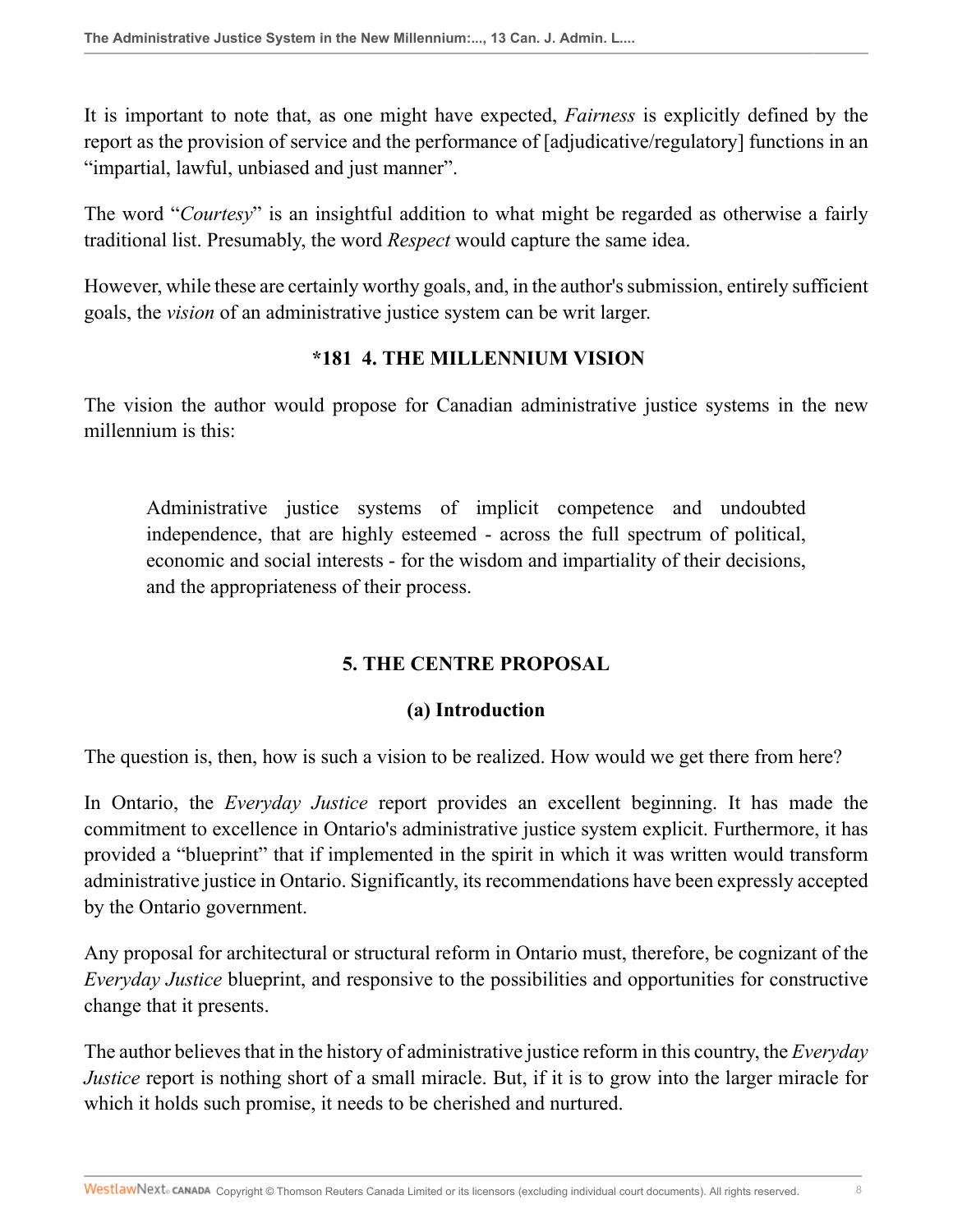Unfortunately, the *Everyday Justice* report itself does not specify how the ongoing central coordination of the administrative justice system, which the report's blueprint envisions, is to be structured. Neither does it say whom, over the long term, is to do the cherishing and nurturing of the principles it has espoused. The question of from where the ongoing championing of this radically new conception of administrative justice agencies is to come is left unanswered.

In Ontario, the government's working group, co-chaired by Brian Goodman and Janet Skelton, that worked so intensively on the **\*182** implementation of the *Everyday Justice* recommendations is now disbanded - the initial implementation work deemed to be completed. A committee chaired by Peter Allen, Manager of the Public Appointments Secretariat, has also completed its work on the development of recommendations for a new appointments policy as proposed by *Everyday Justice*.

The Government has established a stand-alone staff unit within the Management Board Secretariat with the mandate to work for a further period of two years with the line ministries and their agencies in coordinating ongoing efforts to ensure that the *Everyday Justice* potential is realized.

However, if the *Everyday Justice* potential is to be fully realized, it will be necessary for the effective and ongoing championing of the *Everyday Justice* goals to find a permanent home - a home in which administrative-justice user organizations and professional organizations will have an effective voice.

It is for this purpose that the concept of non-government, non-partisan, Administrative Justice Centres is proposed. They are to fill the structural lacunae at the heart of our administrative justice systems referred to earlier.

Such provincial, non-government Centres would be non-profit and non-partisan - politically neutral in fact and appearance. They would also be expert in administrative justice system issues (in the sense of having informed, expert staff and advisors) and would be governed by Governing Boards that are as representative of the full spectrum of interests as is possible. To be successful, the Centres will have to be implicitly trustworthy and highly esteemed - across that spectrum of interests.

# **(b) The Centre's Vision, Mission, and Goals**

These prestigious, non-profit, provincial and territorial organizations of unquestioned impartiality would pursue a *vision* of their administrative justice systems comparable to the Millennium Vision proposed above.

Their *mission*, in the author's respectful submission, ought to be this: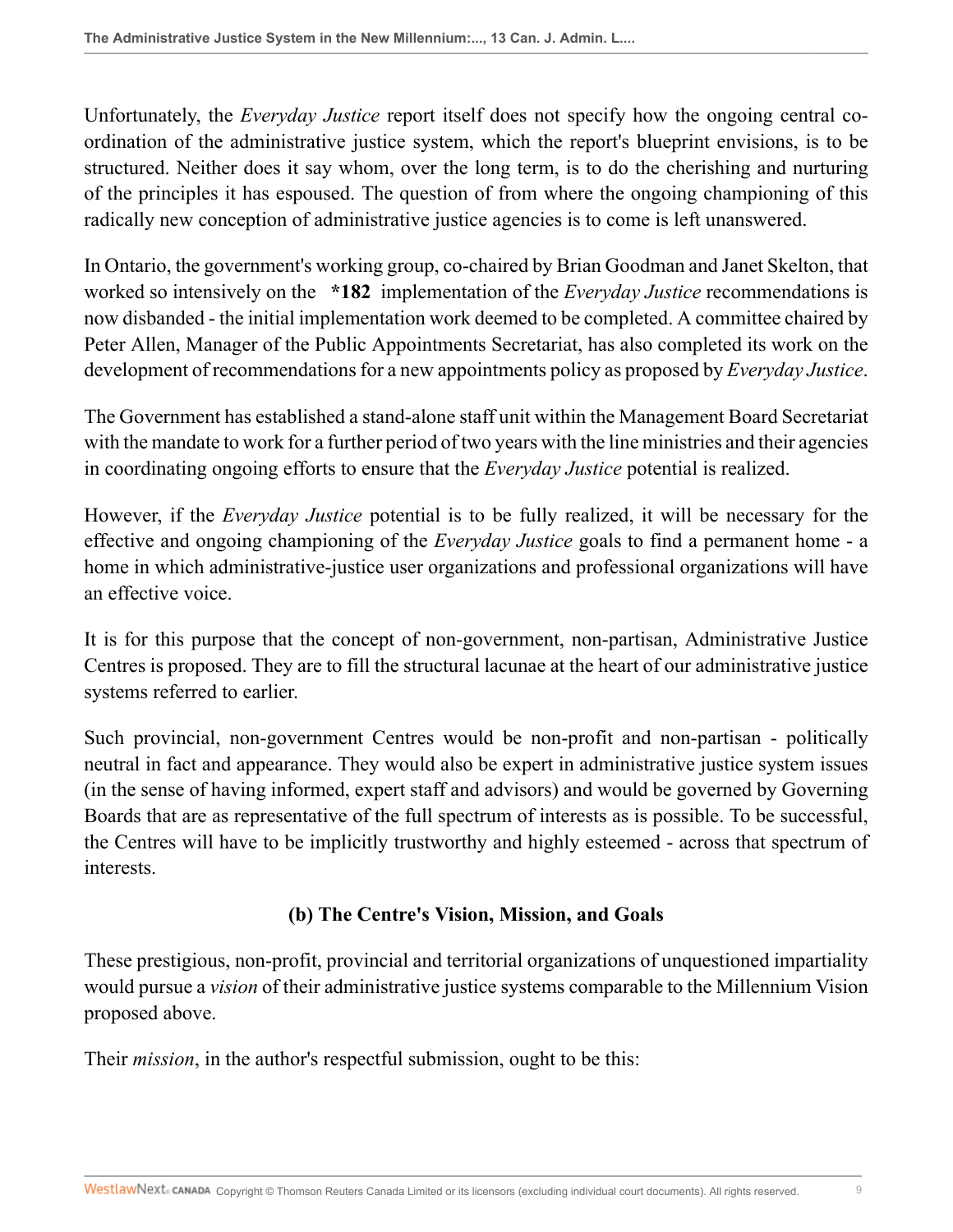**\*183** The pursuit in the public interest of sound policy, good design and excellent performance in both the public and private sectors of the administrative justice system.

Their *goals* should be comparable to those defined in Ontario's *Everyday Justice* report.

### <span id="page-9-0"></span>**(c) The Centre's Structure**

It is envisioned that each Centre would be created under the auspices of a confederation of sponsoring organizations - organizations representing user and professional interests, including existing professional associations. In Ontario, for example, these would hopefully include the CBA-O, SOAR,  $^{16}$  $^{16}$  $^{16}$  one or more employer or business organizations, perhaps the Ontario Federation of Labour, other organizations of users, and one or more of Ontario's universities. It would operate under the control and direction of a "Governing Board", but with the advice and assistance of a permanent "Sponsors' Council" comprised of representatives of the sponsoring organizations.

The Governing Board would be comprised of individuals with interests in the administrative justice system from the full galaxy of perspectives. Each position on the Board would be defined by representative criteria specified in the Centre's constitution. One or more spaces would be reserved for members of the judiciary.

Members of the Board would not be representative of their respective communities in the sense of taking direction from those communities. They would be expected to exercise their own judgments based on the information available to all Board members. It would be their backgrounds that would be representative, not they themselves.

The appointment and re-appointment of members of the Governing Board would be the prerogative of the Sponsors' Council, to be exercised in accordance with procedures defined in the constitution.

The first Chair of the Governing Board would be selected by the Sponsor's Council. Thereafter, the Board would appoint its own Chair, after consultation with the Council.

Central to the Centre concept is the idea of an organization that, like the administrative justice system it envisions, would be highly esteemed across the full spectrum of political, economic and social **\*184** interests, for its implicit competence, undoubted independence, and for the wisdom and objectivity of its counsel on administrative justice issues. To be effective, it will have to become a *de facto* moral and legal authority on administrative justice system issues.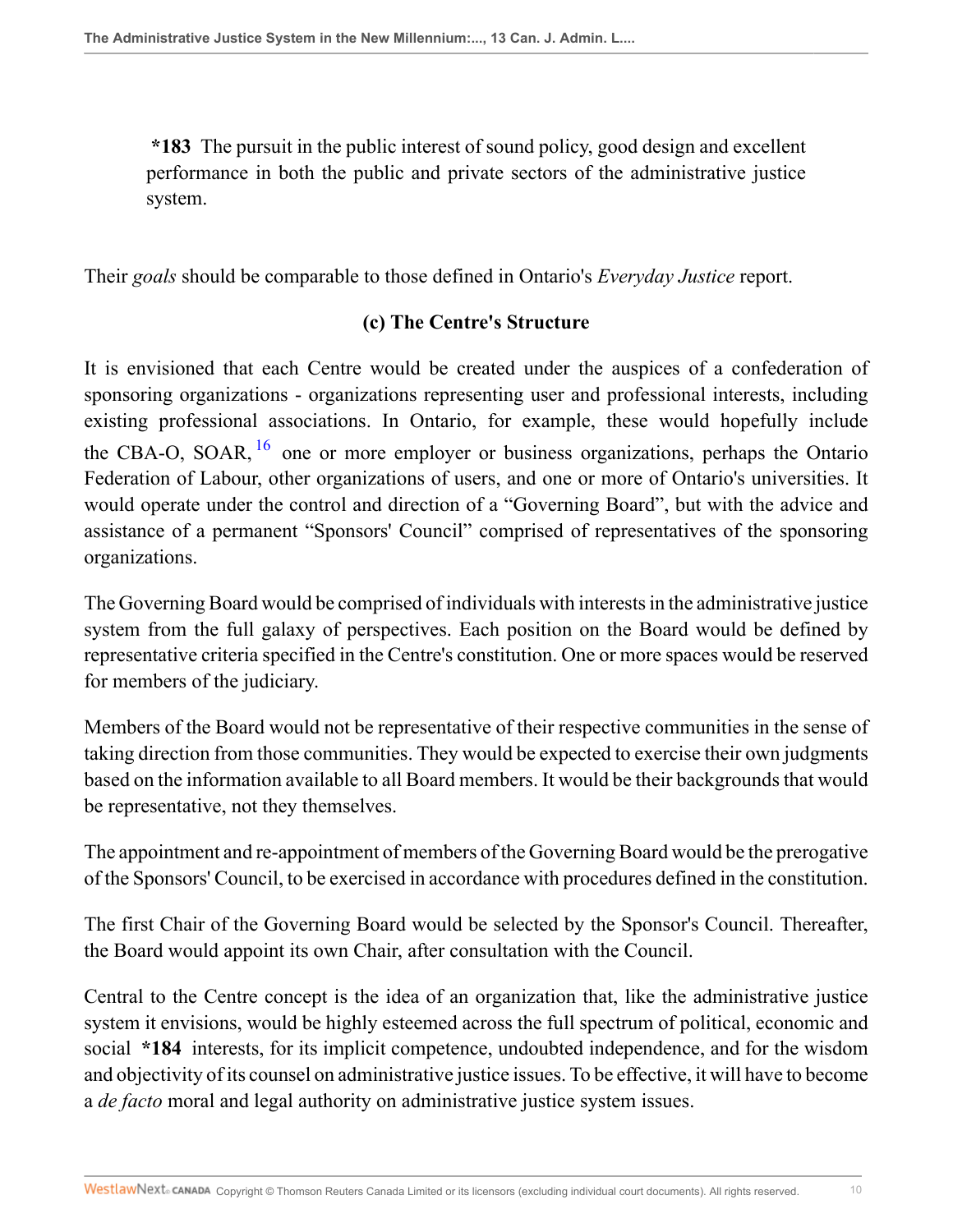It is evident that the starting point in that regard would be the recruitment to the office of the Chair of the Governing Board of an individual who would embody those same characteristics. One has in mind persons of a caliber and standing comparable to that of, say, a retired member of a Court of Appeal or of the Supreme Court of Canada.

The management and administration of the Centre would be the responsibility of a Chief Executive Officer (President) selected and appointed by the Board and responsible to the Board.

### **(d) The Centre's Role - Preface**

Imagine a June day in the year 2010. The Centre for Administrative Justice in the reader's province or territory, by now a mature organization, well established as the authority on administrative justice system issues, is holding an open house. If one were to visit the Centre on that day, what activities might one find on display?

Before the author suggests the activities that, in his view, one should expect to find so displayed, the reader must be warned. The author's list of such activities is extensive. Many of the people with whom he has been working on the idea of a Centre in Ontario - the "Centre Project" Advisory Group, of which more later - find the list too extensive. It is, they feel, unnecessarily encompassing of all conceivable possibilities. From an organizing perspective, it is an intimidating list that, in their view, may only serve to discourage interest.

On the other hand, there is not a full consensus within that group as to where the priorities should be seen to lie. Furthermore, in contemplation of an expansion of the number of organizations and people interested in the concept, the author has found it difficult to predict what particular aspect of the range of a Centre's possible activities might strike responsive chords. This was especially true when he began to try and envisage what interests might be invoked in provinces or territories of which he has no personal experience. It also seems to the author that at the stage of debating the general merits of the basic concept it is important to focus the discussion as broadly as possible.

Accordingly, the reader should be aware that the array of possible activities described in the following pages has not only been written **\*185** from the perspective of that future, *mature* Centre, but it also represents the author's own views of the range of activities that are readily conceivable for such an organization. It is not a list of what a particular Centre itself would necessarily find essential or desirable - or possible. Neither is it necessarily an exhaustive list.

It is, of course, obvious that, as a practical matter, an embryo Centre would begin with a short list of readily attainable objectives and, if and when opportunities arose and resources became available, would gradually broaden its scope. The question of what activities it should take on at the outset would depend on the fledgling organization's sense of priorities and on the practical, funding possibilities.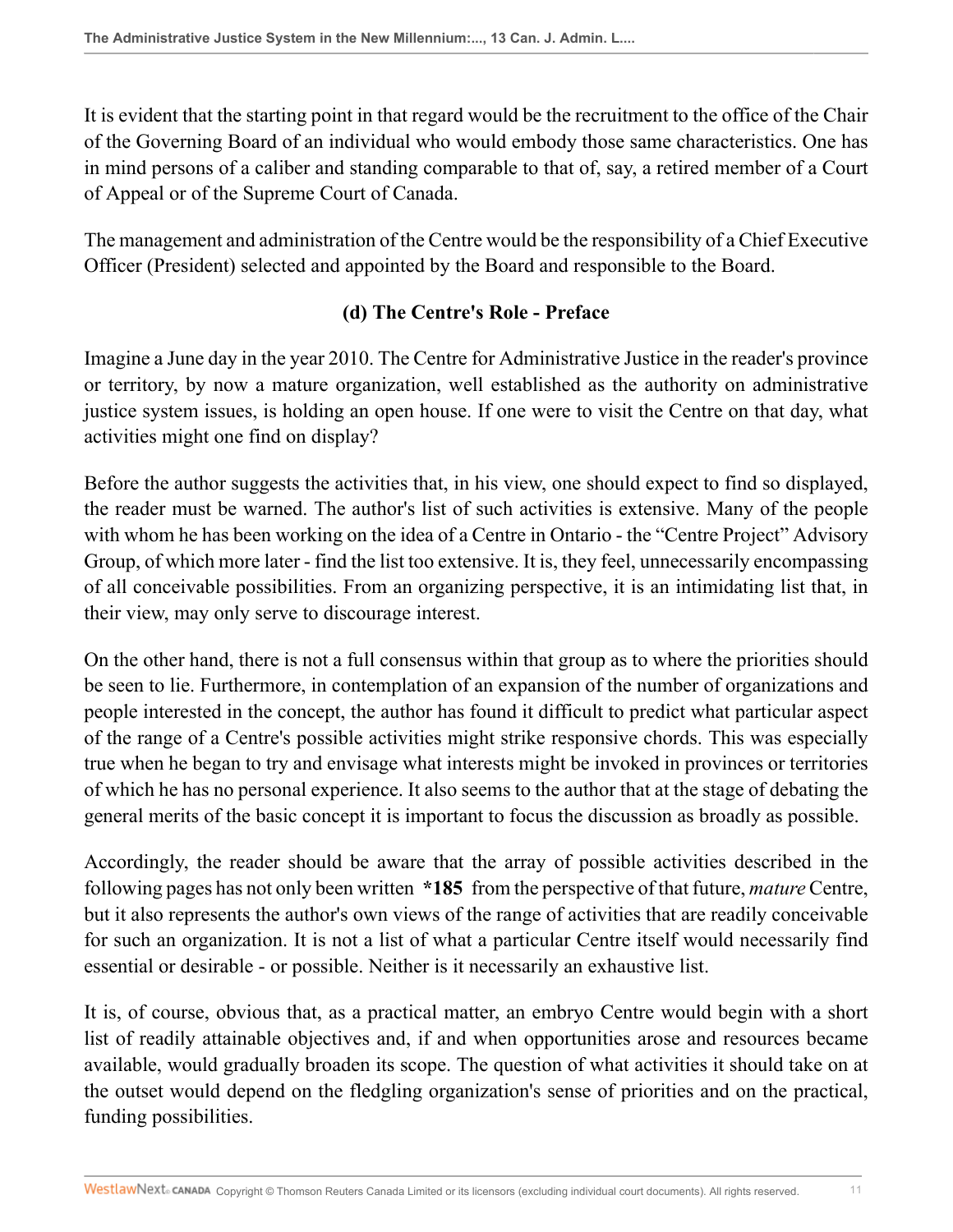Where it started and in what directions it progressed are questions that would, naturally, be debated and decided by each Centre's representative Governing Board, in consultation with its Sponsors' Council.

# **(e) The Centre's Role in The Public Sector**

## *(i) Introduction*

In both the public and private sectors, a Centre's activity would be principally focused on the general function of "quality assurance".

*Everyday Justice* specifies *excellence* as the standard of performance for administrative justice agencies in Ontario, and, presumably, that would be the standard accepted in all provinces and territories. However, in the public sector of the administrative justice system, there are major, practical obstacles to the realization of a standard of excellence.

In the first place, one finds in the public sector of the administrative justice system relatively few structural, or ingrained, influences supporting a standard of excellence. It is, in this respect, completely different from the judicial justice system.

In the judicial justice system, the system's commitment to excellence is promoted by a number of cogent, innate and pervasive influences. There are, for example, deeply rooted common-law traditions, including a common-law court culture that values and respects excellence in judicial performance. Furthermore, the standing and respect which society generally accords to the role of judge, typically commands in the individuals selected for the position a deep respect for the responsibilities of the job.

**\*186** There is, as well, in the judicial justice system a *de facto* regime of quality assurance that is a pervasive influence in all its proceedings. Three structural elements support that regime: first, the appeal courts, with their direct, central monitoring of trial court decisions and process; second, the principle of *stare decisis*; and, third, the effective, central leadership inherent in the offices of the chief justices. Furthermore, at the root of the judicial justice system's quality assurance program, we find a peer group selection process largely committed to the appointment of people who through a long career have demonstrated the character and intellectual capacity required for excellent performance in these demanding positions.

None of the foregoing judicial justice system quality assurance influences are at work to nearly the same degree — or, in some cases, at all — in administrative justice systems.

It is, of course, true that administrative justice systems can, and do, attract people of character and intellectual capacity equal to that of judicial appointments. It would not be credible, however, to suggest that the appointments processes for selecting members of administrative justice agencies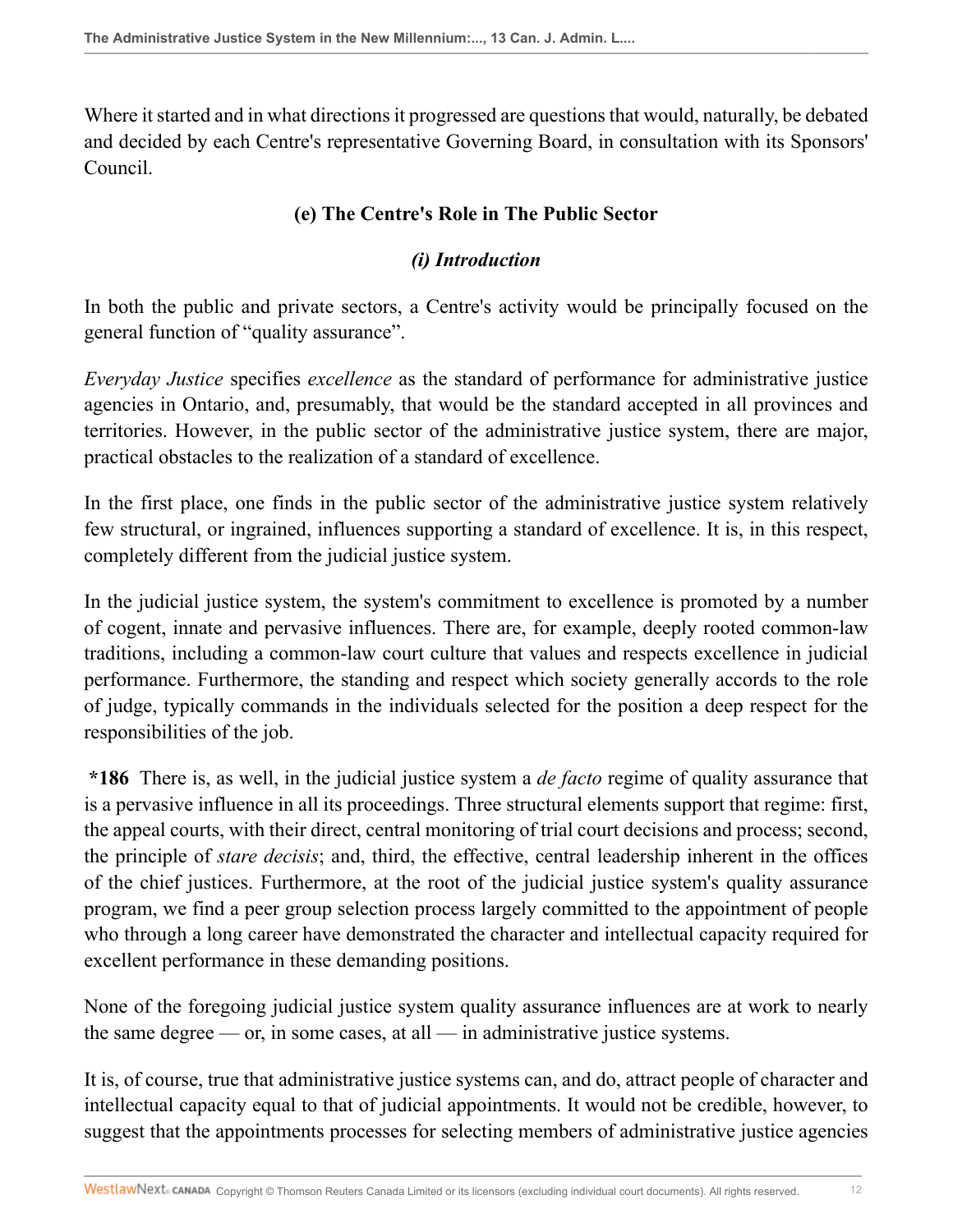is as focussed in that respect as are the processes for selecting judges. Leaving aside the patronage tradition, that may be on the wane in some jurisdictions, the author is not aware, for instance, of any administrative justice selection process comparable to the judicial appointments committees through which candidates for appointment to the federal bench are screened.

A second, innate obstacle to the promotion of excellence in the public side of administrative justice systems is the fact that none of the players in that system are positioned to offer credible criticism. This is true of governments, of the legislatures, of legislatures' standing committees on agencies, of the host ministries, of the parties, of the bar, certainly of the media, and, of course, of the agencies themselves.

Such system participants are either not in a position to know or not in a position to speak. Those who know and might be prepared to speak have conflicting interests that undermine the credibility of any comment they might make. For example, losing parties have no credibility in complaining about their experience with an agency, and their counsel are constrained from speaking out by contemplation of their future appearances before the same agency on behalf of other clients.

Accordingly, if we are to aspire to a standard of excellence in the administrative justice system, explicit quality assurance strategies of **\*187** a special nature are required. It is implicit recognition of this essential need - a need not found in the judicial justice system - that may be seen to underlie many of the quality assurance recommendations in the *Everyday Justice* report.

Centres for Administrative Justice, as described in this paper, would be uniquely positioned to assist with those quality-assurance strategies. Their potential contribution to the assurance of quality in the public sector of administrative justice systems might be usefully organized into four, distinct areas of operational activity:

- Research and Design
- The Championing of Constructive Change
- Education and Training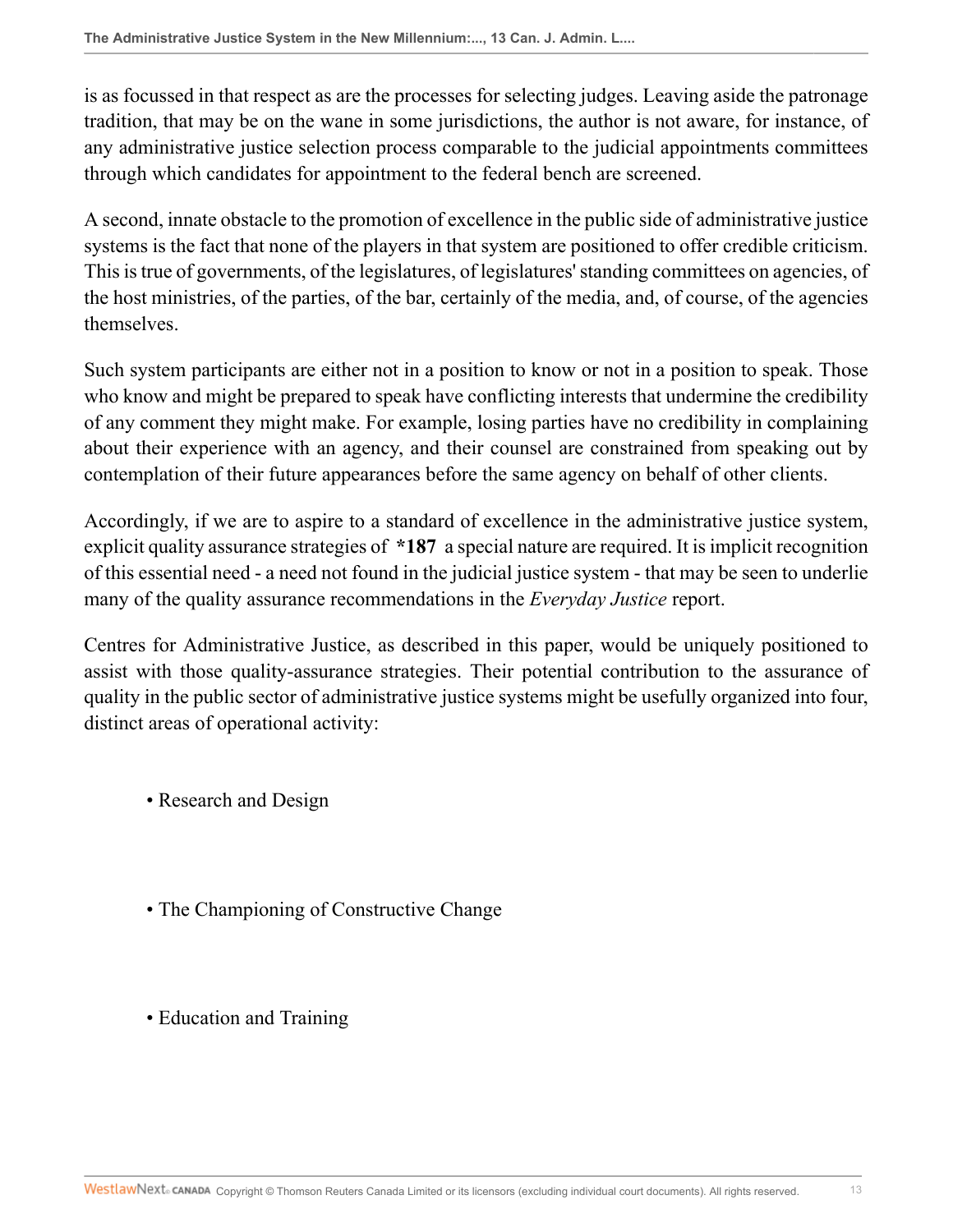• Direct Services

Each will be dealt with in turn.

#### *(ii) Research and Design*

Potential projects for a Centre's research and design department may be readily identified. The following are a few examples.

#### **A. Performance Standards.**

For the performance of the public sector of the administrative justice system to aspire to an overall standard of excellence, systemic standards of various kinds will have to be defined.

Some of these are, of course, already in place. In Ontario, for example, SOAR has produced a model code of professional responsibility for adjudicators that has been widely accepted. It has published, as well, "Principles of Administrative Justice" - a set of broad criteria that would be the hallmarks of a system of excellence.

Many tribunals now have their own codes of conduct. Moreover, under the direction of the Ontario government, and in pursuance of the *Everyday Justice* recommendations, each Ontario administrative justice agency has recently developed a range of concrete performance measures of its own.

The focus of a Centre's research and design function in this area would be on the specific standards against which agency performance - and system performance - could be appropriately judged.

A Centre's research department and its associated library could be expected to develop collections of existing, and emerging standards, **\*188** and of data respecting the experience with the use and enforcement of such standards, in its own province or territory and in other jurisdictions, both domestic and foreign. Through empirical studies and academic and comparative research, Centres would develop expertise in this area that would allow them to give independent advice on best practices, principles and theory, as well as providing the basis for its own developmental design work.

A national Federation of Centres might well provide a coordinating and supporting role in this activity.

## **B. Evaluation Strategies.**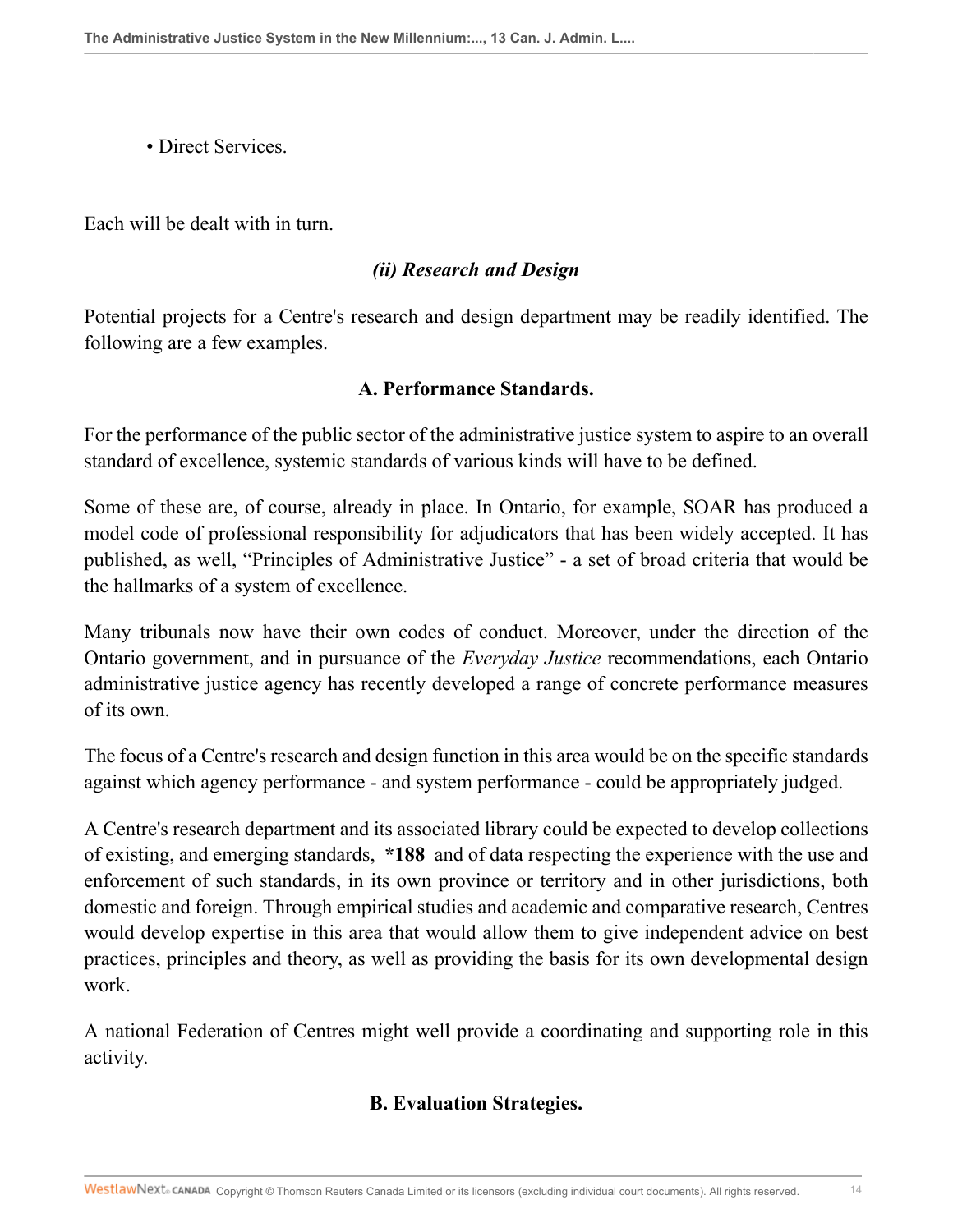"*Everyday Justice*" recommends that each agency develop its own performance criteria for measuring the agency's success in meeting the goals specified in the report, and calls for each agency to assess its performance against those criteria on an annual basis. As noted, these are recommendations that have been accepted by the Ontario government, and, as has been said, each Ontario agency has been occupied over the past several months in developing its individual performance criteria.

<span id="page-14-1"></span><span id="page-14-0"></span>Also, the need for routine evaluations of the performance of individual adjudicators is arguably an inescapable consequence of *Everyday Justice's* call for a transparent and objective system for dealing with *re*-appointment decisions. In Ontario, adjudicator performance evaluations were expressly called for by the Wood Task Force.<sup>[17](#page-32-14)</sup> They were also recommended in SOAR's well known report on performance management.  $18$  In some agencies, the evaluation of the performance of individual adjudicators has become a regular routine. Amongst federal agencies, the Immigration and Refugee Board is a prominent example of an agency known to be active in continuously evaluating the performance of its individual members.

If performance standards - and performance measures - are to be meaningful, there must be effective and appropriate *evaluation* strategies. Thus, for the assessment of an Ontario agency's performance, *Everyday Justice* recommends annual reports of performance data **\*189** relevant to the published performance measures, including, it may be particularly noted, reports on *annual* client satisfaction surveys. *Everyday Justice* makes no reference to the evaluation of individual adjudicators, however, and, thus, has nothing of a concrete nature to suggest on that subject.

Clearly, we are not accustomed to structured systems of performance evaluation in our justice systems. And, indeed, if we were thinking of introducing them in the context of the *judicial* justice system, there might well be general agreement that there was something outlandish about the idea. However, as has been noted above, the administrative justice system is largely missing the innate influences on performance excellence found in the judicial justice system. Accordingly, if the administrative justice system is to aspire to excellence, sophisticated performance evaluation strategies will be necessary.

The problem with performance evaluations of either agencies or individual adjudicators, however, is not only to know how it is to be done, but, also, to determine who is to do it.

<span id="page-14-2"></span>If the performances of either adjudicative agencies or individual adjudicators are to be routinely evaluated, it is trite law that the principles of independence and autonomy will have to be respected. Respect for those principles must, therefore, be an essential condition in the design of evaluation systems. In the author's opinion, it is difficult to imagine how systems for the evaluation of the performance of individual adjudicators - or of the agencies themselves - could possibly satisfy that condition if they are devised and administered by the government or its contractors, or by the agencies or agency chairs or their contractors.<sup>[19](#page-32-16)</sup>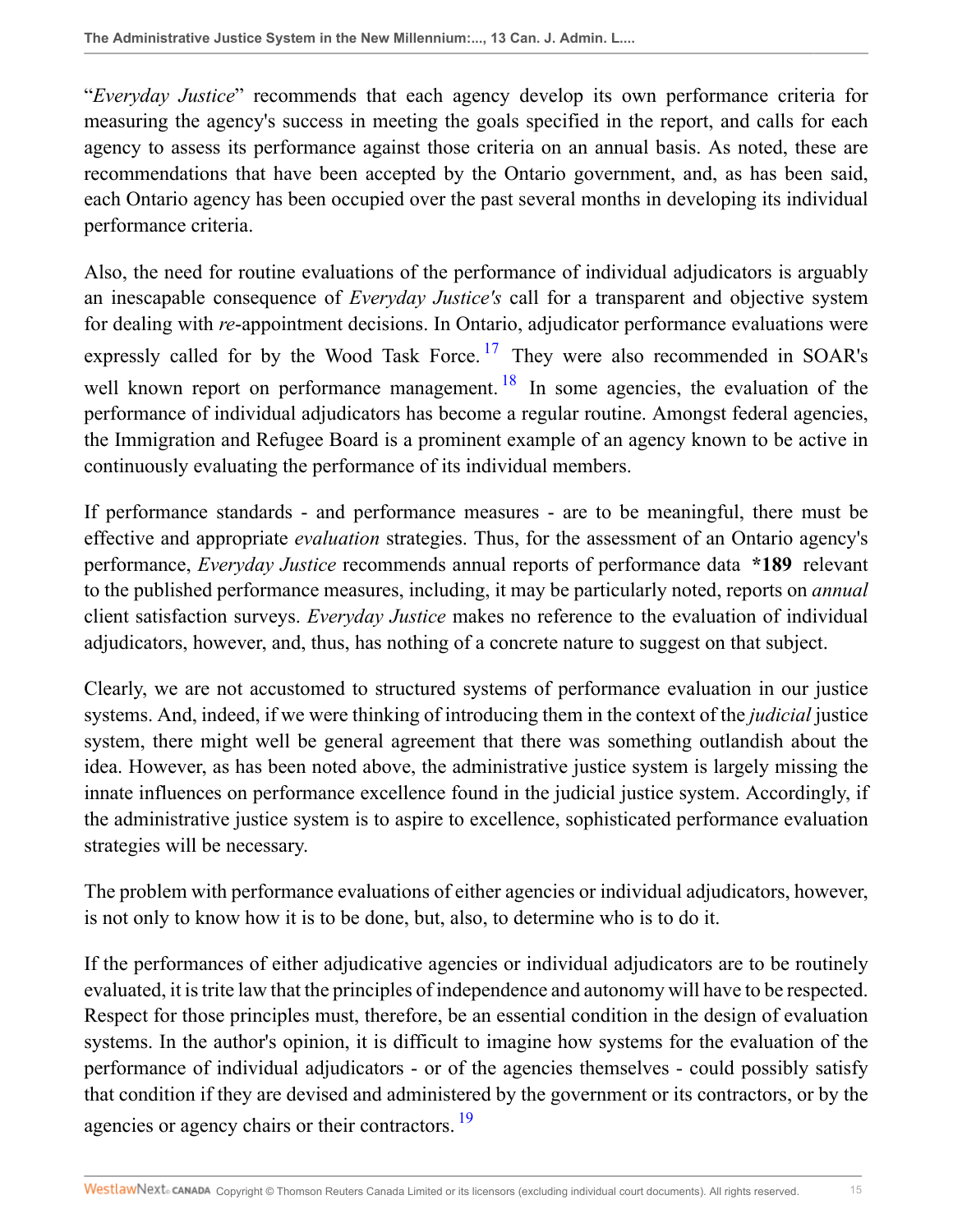**\*190** It would seem, therefore, that, at least in the post-*Everyday Justice* era in Ontario, there should be an essential role for independent, expert, performance evaluation services. A Centre, as proposed in this paper, would be a uniquely appropriate vehicle for such services.

In the area of performance evaluation, a Centre's research and design department would presumably be focused on the development of creative strategies for the evaluation of both agencies and individual adjudicators - strategies that would be effective but, at the same time, compatible with the applicable principles of autonomy and independence. This might conceivably include, for example, examination of the concept of a formal "accreditation" of agencies.

Hospitals are a possible model in the latter respect. In Ontario at least, a condition of a hospital's continued operation is that its "accreditation" as a hospital be renewed every few years. The accreditation is renewed through a process in which every aspect of the hospital's operation is inspected by an independent, expert body, and judged against agreed criteria.

The ISO system of accreditation of organizations that has become a recent feature in the international business community and, now, even amongst local law firms, is another possible model for certifying quality.

For Ontarians, yet another, closer-to-home and more recent precedent is the Ontario Legal Aid Plan's quality assurance program for community-based legal aid clinics. While not specifically so designated, **\*191** that quality assurance program is, effectively, an accreditation program for clinics.

Evaluation strategies to be studied might also include strategies based in part on periodic surveys of performance - surveys of clients, as recommended by *Everyday Justice*, and also, perhaps, surveys of counsel.

One must acknowledge, of course, that, at first blush, the idea of surveying counsel or their clients as to their level of satisfaction with particular experiences before specified agencies seems inherently incompatible with the principle of adjudicators' and agencies' independence. Nevertheless, it should, in the author's view, be possible to devise satisfaction survey strategies that through the use of statistical devices for rendering the data anonymous would overcome those obvious concerns.

<span id="page-15-0"></span>A precedent of some considerable interest in this latter respect is a Nova Scotia, judge-initiated, pilot project for the evaluation of the adjudicative performance of members of the Nova Scotia bench. This project relied on the formal, routine surveying of the views of counsel who had appearing before the judges whose performance was being evaluated.  $20$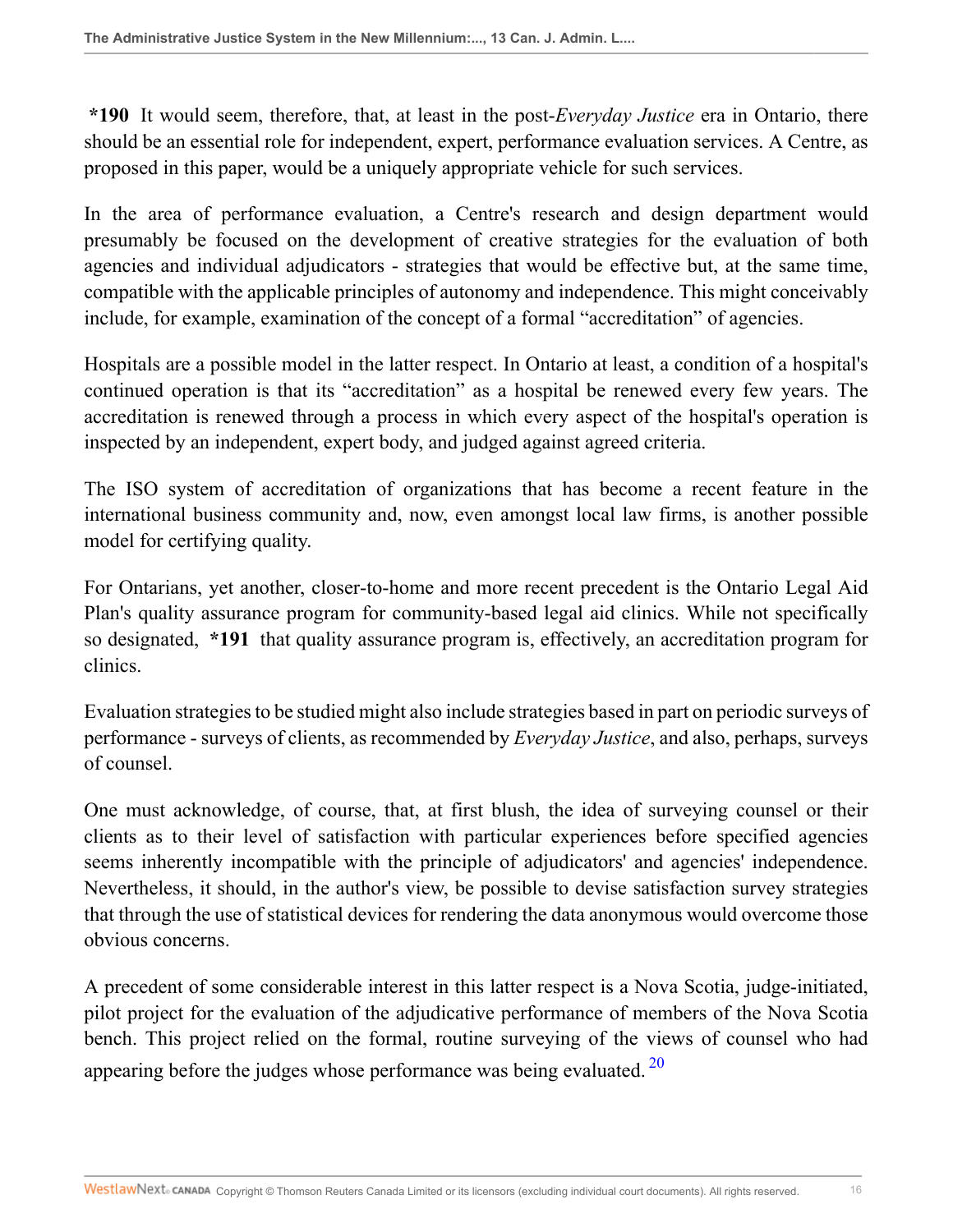### **C. Agency Procedures, Process And Rules.**

What is contemplated under this title is a central collection of information relating to agency procedures, process and rules - both statutory and *ad hoc* - in both domestic and foreign jurisdictions, and of the domestic and foreign jurisprudence concerning their application of such procedures, process and rules. The existence of such a collection would be an impetus to research and to the identification and analysis of best practices.

### **D. Management and Information Technology — Best Practices.**

A central collection of information — both domestic and foreign — respecting management and information technology strategies and techniques, including, particularly case management strategies and techniques, would be an invaluable resource. Its very existence would **\*192** influence the proliferation of management best practices throughout the system.

## **E. The Pathology of Agency Design.**

What is contemplated here is research into the systemic, design lessons to be found through studying high profile failures in domestic and foreign administrative justice systems. Tracking and assessing the agency failures reflected in judicial review jurisprudence would also be an obvious and valuable activity.

## <span id="page-16-0"></span>**F. Appointments Policies.**

The "*Everyday Justice*" report tells us that when Ontario's Agency Reform Commission asked agency users and agency members and staff, "how do we make agencies serve people better?" and, "how do we make agencies more accountable?" the most frequent response was: "Make sure you get and keep good people". <sup>[21](#page-33-1)</sup>

There are numerous obstacles to getting and keeping good people in the public sectors of administration justice systems as they are presently configured in Canada, but it is not necessary to detail them here. Hopefully, in Ontario, the work of the Allen Committee will prove capable of resolving many of these obstacles. There will, however, always be problems with which the research function of a Centre could clearly help.

To take one example, there is, as far as one knows, no current source of objective and credible, comparative salary and benefits data for agency chairs and members.

Other appointments-related research activities might include maintaining files of job descriptions, and job classification precedents from within the province in question and from other jurisdictions; conducting regular, confidential, job satisfaction surveys - and exit interviews -amongst chairs and members; conducting labour market surveys amongst categories of people in the government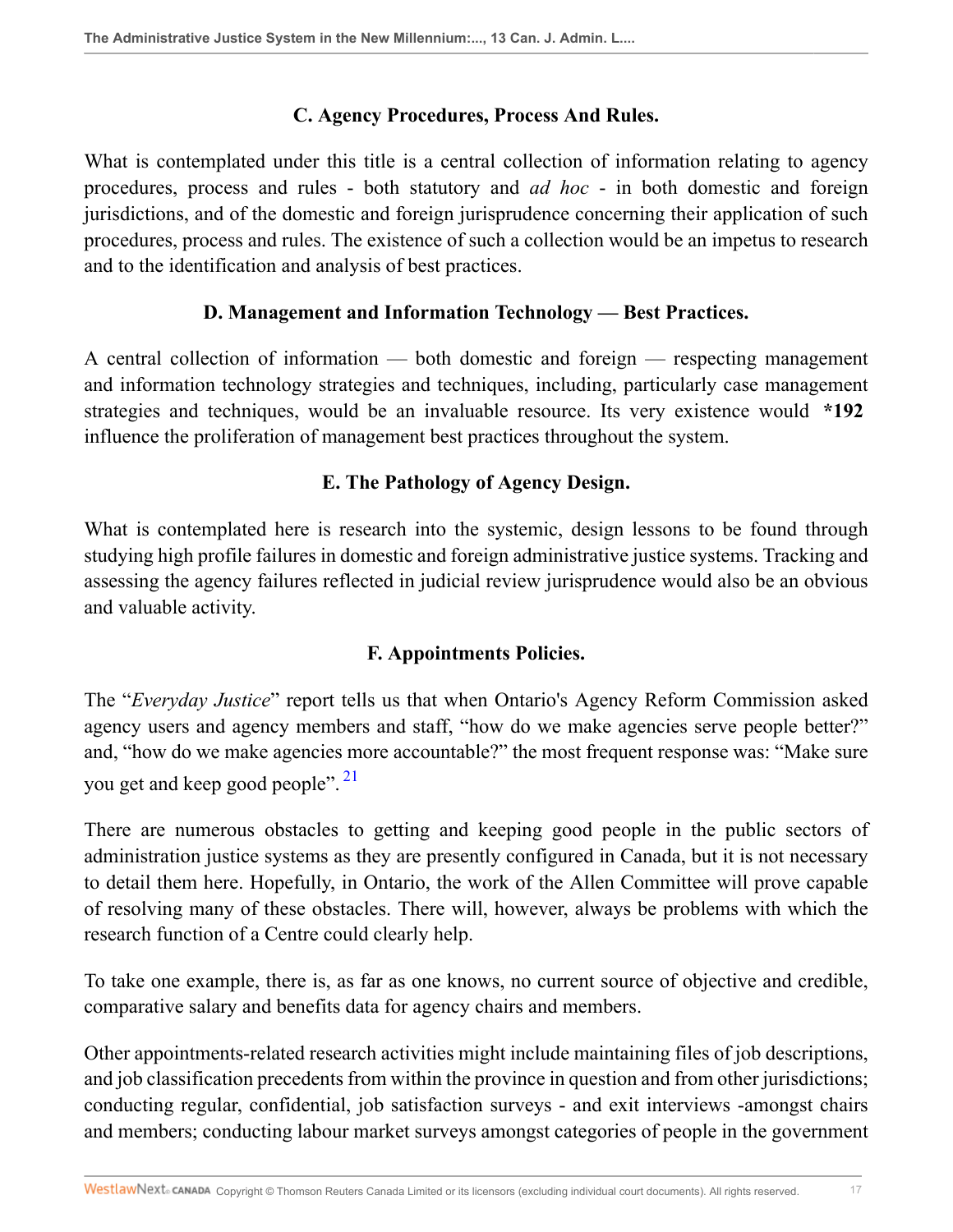and private sectors of the labour market from which appointments to agencies would typically be made; maintaining up-to-date demographic data on incumbent agency members and chairs; tracking selection and appointments policies and practice in the province and in other domestic and off-shore jurisdictions; etc.

**\*193** A current example of the kind of research that is needed and has been largely missing may be seen in a recent report on British Columbia's administrative justice system.<sup>[22](#page-33-2)</sup>

# <span id="page-17-0"></span>*(iii) The Championing of Constructive Change*

It is apparent that if Centres were to be successful in their mission of pursuing in the public interest sound policy, good design and excellent performance in the administrative justice system with which they are concerned - if they were to become, in short, champions of constructive change in those systems - they would have to find successful strategies for influencing change in the systems' policy, design, and performance. Some obvious examples of strategies that might be devoted to that mission are:

• Publishing or supporting professional or academic papers and/or periodic newsletters or reports based on the information collected by its research department.

- Identifying and promoting cases of best practice.
- Advising governments on administrative justice policies and policy proposals

• Organizing workshops, roundtables and conferences on administrative justice system issues The latter activities would need to be organized in collaboration with other organizations and would be focused on the public, and particularly the user communities, as well as on the bar and members of the public service.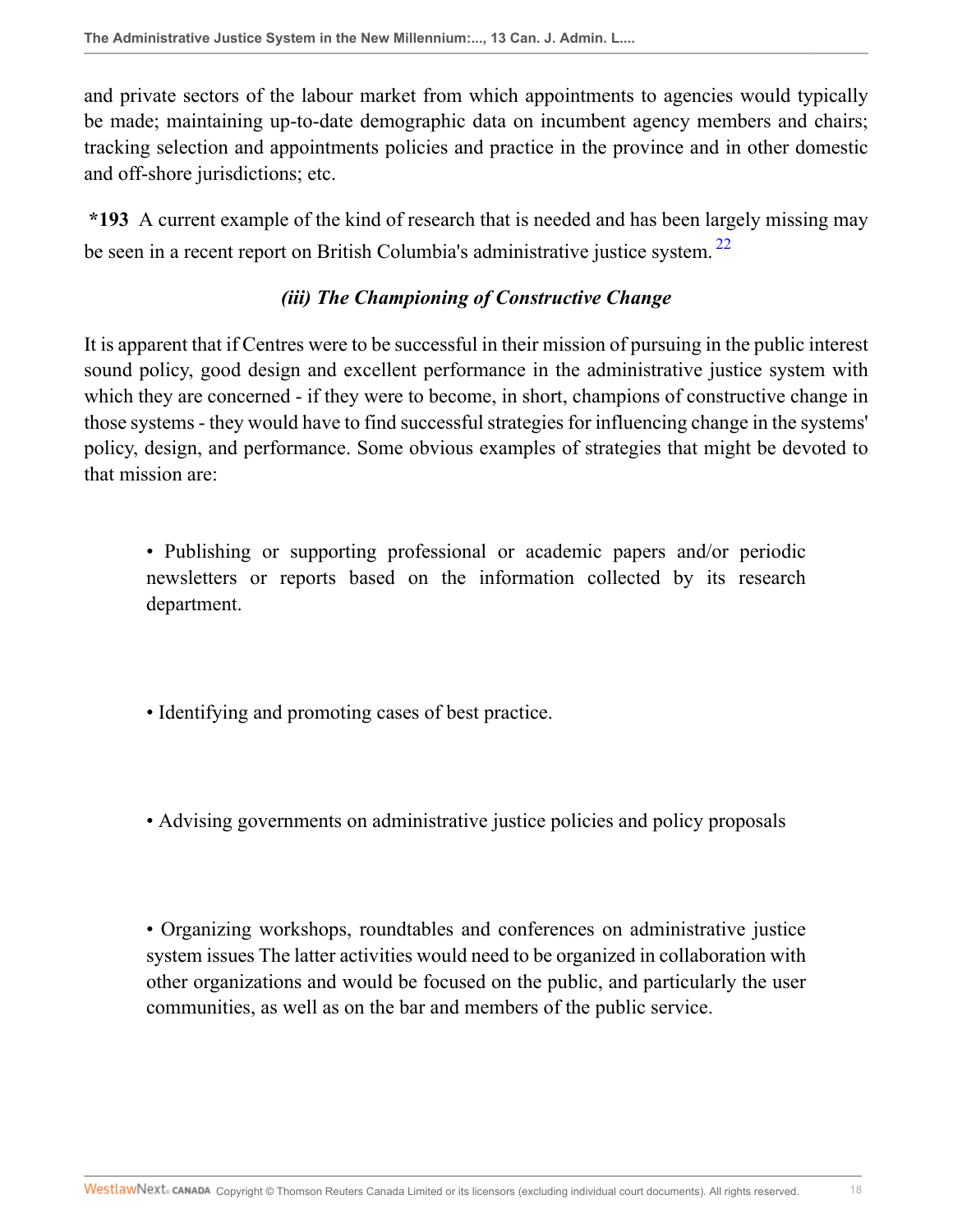• Public analysis and comment.

### *(iv) Education and Training*

It is now acknowledged, at least in Ontario, that training in the public sectors of administrative justice systems has rarely been adequate. In their budgeting of agency resources, governments have not seen training as a priority. *Everyday Justice* recognizes the need for additional training, and new policies in that respect are to be developed and, presumably, new resources made available.

**\*194** There is an issue as to where control of training programs for adjudicators should be lodged. Central government control of training seems incompatible with an appropriate environment of independence. Governments, on the other hand, worry that agencies themselves are not sufficiently objective for the role. Agencies are also perceived to have a conflict of interest in their promotion of more training funds.

Provincial Centres, working in collaboration with provincial governments and, in Ontario, with SOAR - and, in other provinces, with SOAR's counterparts - and with the agencies, might provide an appropriate, professional home for such programs.

#### **A. Adjudicator Education and Training, Including Continuing Education.**

This activity should extend beyond orientation and threshold qualification training and include continuing professional education. Centres might run their own programs or collaborate in, or sponsor or support, the programs of others. There are, of course, existing programs. For instance, in Ontario, SOAR now offers a five-day, adjudicator training program for persons who have been appointed to agency adjudicative positions, and other programs that are open to all adjudicators. In B.C., the Council of Administrative Tribunals provides similar programs, and similar programs are also being offered to federal agency members. The author is not familiar with what is being offered in other provinces or territories, but no doubt similar training initiative are to be found there. The CIAJ<sup>[23](#page-33-3)</sup> provides agency-specific in-house training courses, as do some private enterprise training organizations.

<span id="page-18-0"></span>Centres would also be well placed to offer - or to sponsor - comprehensive educational and training programs for persons seeking to enhance their qualifications *in expectation* of a possible appointment to agency, adjudicative positions. Successful completion of such programs would be acknowledged by prestigious, Centre certificates or diplomas. This might be accomplished in partnership with one or more community colleges and, in Ontario, would presumably be developed in collaboration with SOAR and other organizations. Indeed, a Centre-sponsored "college" of administrative justice might be a future possibility.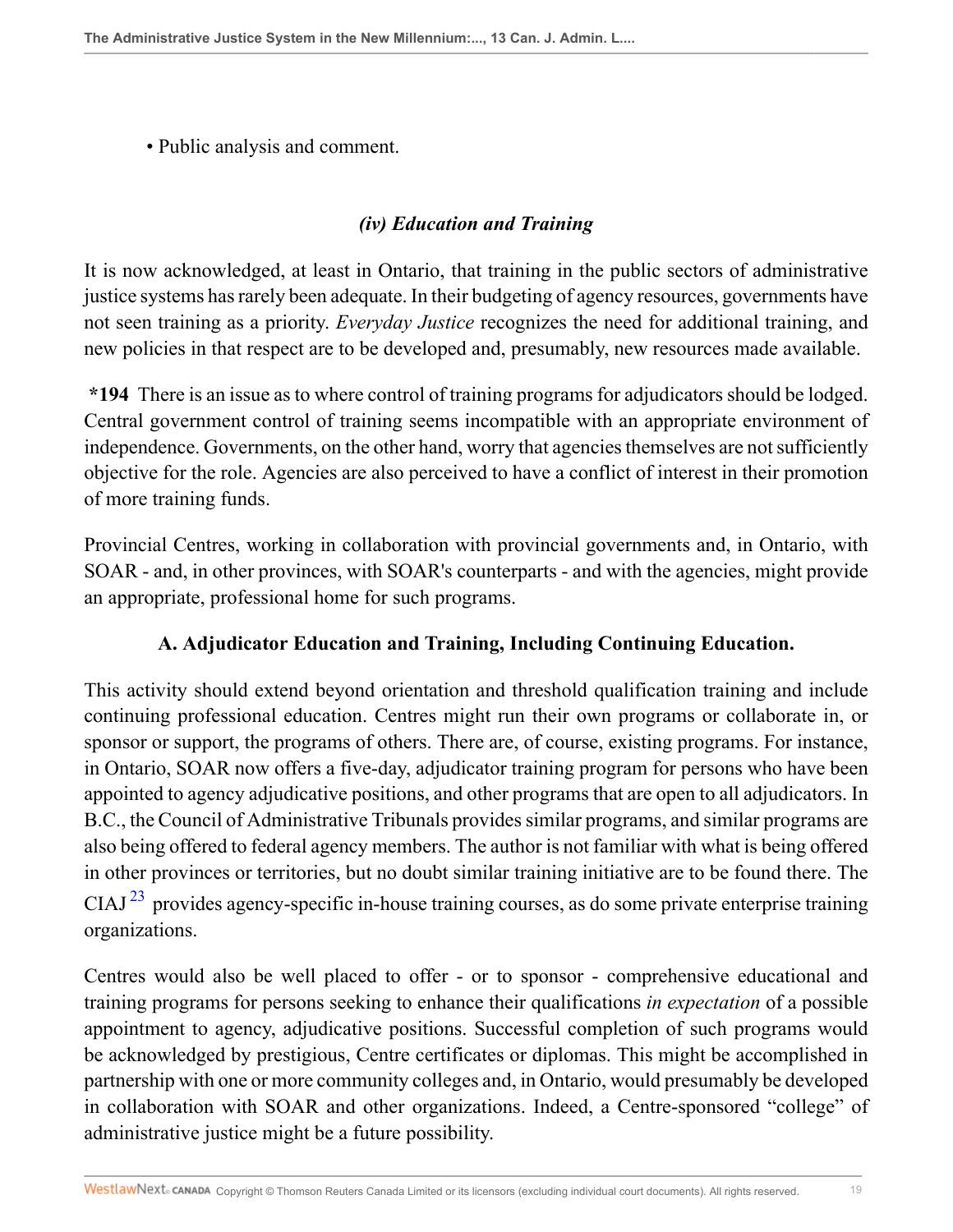**\*195** Also, viewing the educational possibilities from the perspective of a national network of Centres, one can readily imagine a national, "virtual" administrative justice college, sponsored by the Federation of Centres, located largely on the internet, and utilizing various "distance" education strategies.

- Management training courses for agency chairs and senior agency staff
- Courses on best practices in case management and agency-related IT

# *(v) Direct Services*

There are a number of significant services which Centres for Administrative Justice would be uniquely positioned to offer. These services would contribute to the Centres' mission and goals, as well as constituting potential sources of operating revenue.

### **A. Evaluation Services.**

Centres would be well placed to offer reviews of the structure and performance of individual agencies, at the request of either the agency or the government. It is a service that would compete with review services that have been offered in the past by consulting firms. However, a Centre's evaluation service would have the advantage of being conducted by an organization with specialized expertise in the adjudicative environment, and with a unique degree of independence, objectivity, and credibility.

## **B. A Centre-Sponsored, Agency Accreditation Program.**

For a Centre to sponsor and administer an agency accreditation program, a provincial government would have to be sold on accreditation as a principal element of its quality assurance policy for agencies. As mentioned above, Ontario's legal aid clinic system's new, *de facto* accreditation system would seem to offer a useful - arguably, for Ontario, a telling - precedent.

# **C. Designing and Administering Systems for the Evaluation of the Performance of Individual Adjudicators.**

## **\*196 D. Satisfaction Surveys.**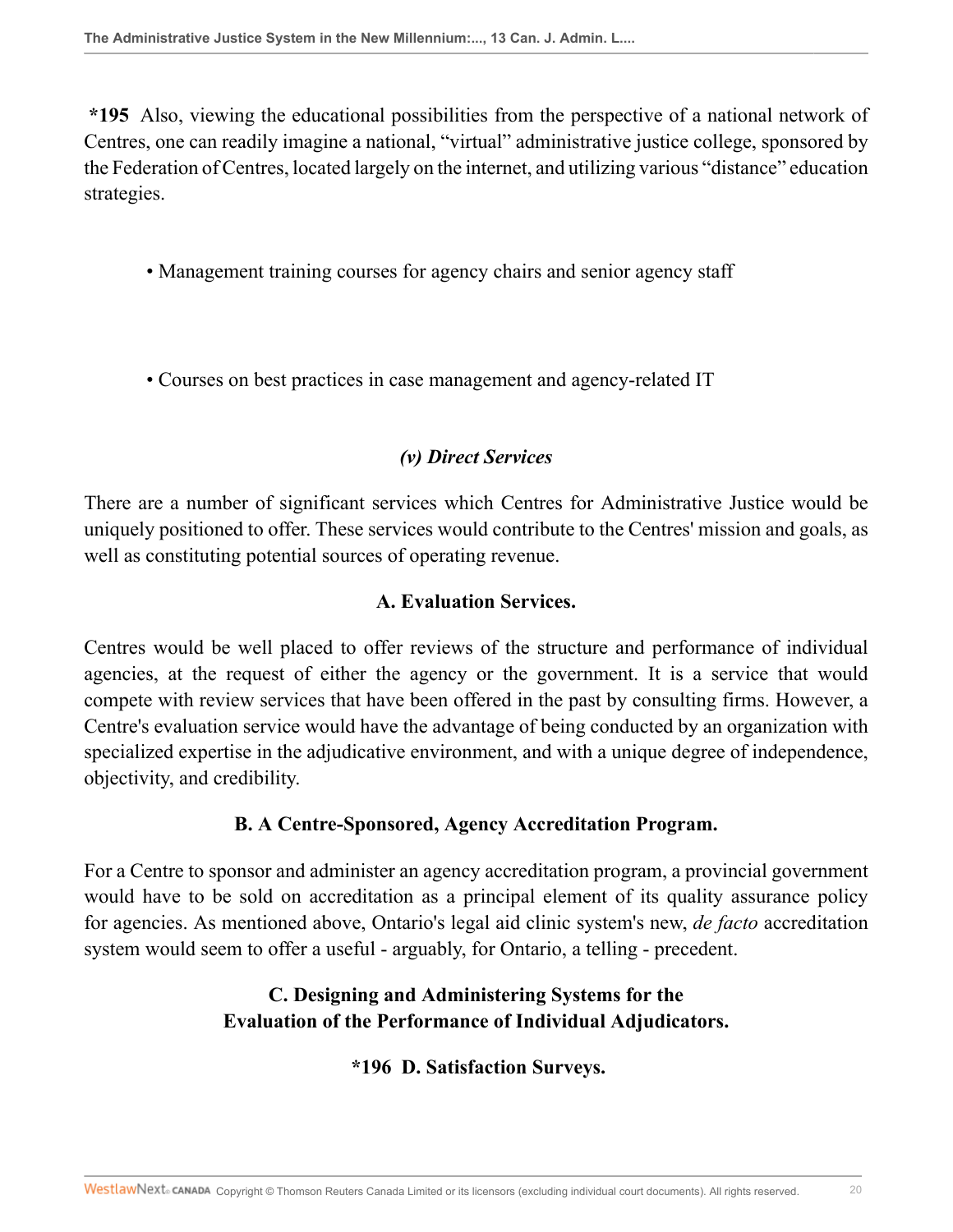One can imagine Centres designing, implementing and administering arms-length, client satisfaction surveys, such as those recommended by the *Everyday Justice* report. Surveys of counsel might also be included.

There is a presumptive credibility problem with satisfaction, or performance surveys designed, administered and evaluated by the agencies themselves, and an independence problem with surveys administered by governments, or by their contractors. It is arguably only an institution, like a Centre, at arms length from both the agencies and the government, which would be appropriate and credible as the administrator of such surveys.

### **E. Grievance Procedures for Individual Adjudicators.**

If systems established for the routine evaluation of the performance of individual adjudicators are to be reconciled with the principles governing independent and autonomous adjudication, some form of recourse for adjudicators to an arms length arbiter would seem to be essential. A Centre would be a natural home for an adjudicator grievance process. <sup>[24](#page-33-4)</sup>

### <span id="page-20-0"></span>**F. Independent Inquiries into Special Problems.**

What is in contemplation here is the conduct by the Centres of expert and arms length special inquiries undertaken at the request of an agency or government. The need for such inquiries arises when something particular appears to have gone wrong in a major way in a particular agency or particular case. A number of such inquiries have been necessary in the recent past - certainly in Ontario. Inquiries assigned to a Centre could include both informal inquiries, and inquiries established under public inquiries statutes.

In the past, in Ontario and elsewhere, such inquiries have appeared to have been typically organized on an *ad hoc* basis and have often been assigned to government officials or academics. Agency experience or expertise has typically not been represented, conflicts of interest have on occasion been present, and the person or persons doing **\*197** the inquiry have not always had the authority or standing that would give their ultimate report the necessary weight.

A Centre, with its non-partisan, high profile reputation, independence, and expertise, would be well positioned to take on such inquiries. And, from a government perspective, having a credible vehicle for such inquiries ready to hand would often prove useful in defusing burgeoning controversies.

#### **G. A Centre-Operated Public Complaints Process.**

There is a long-recognized need for a formal, independent process of dealing routinely and appropriately with public complaints about the conduct of individual adjudicators or the performance of agencies in individual cases. A Centre for Administrative Justice would be an appropriate and convenient vehicle for such a process. Presumably, however, specific legislative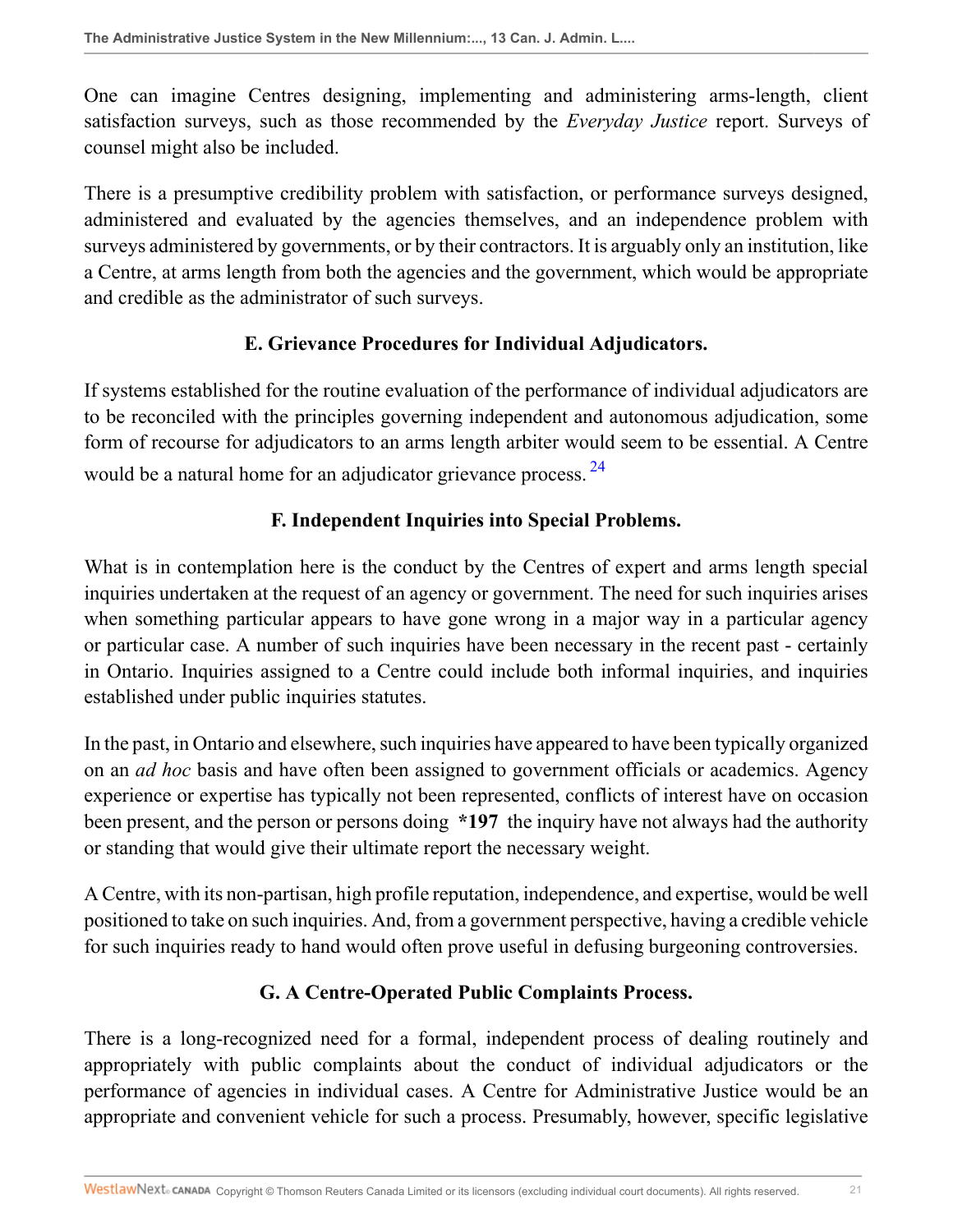authority would be needed. Centre involvement in the design and oversight of such a process lodged elsewhere would be an alternative.

### **H. Job-Classification Services.**

The need for this service from an institution like the Centre would arise whenever a government introduced a system-wide salary and benefit policy. The principle of independence should militate against job classification analyses being performed by a government. Analyses by individual agency chairs are likely to suffer from a credibility problem, and would, in any event, be incompatible with a system-wide policy.

# **I. Mentoring and Mediation Services for Agency Chairs and Senior Members of Host Ministries.**

It is known that, in the ordinary course of the working relationships between an agency, or its chair, and senior members of the agency's host ministry, misunderstandings and difficulties sometimes arise. The availability of a mentor who is expert, objective and trust-worthy and, in serious cases, of the services of an expert mediator, would be invaluable aids, particularly, perhaps, for agency chairs.

For chairs and senior ministry officials coming new to the world of administrative justice agencies, routine confidential access on an informal basis to experienced and expert consultants would also be extremely useful.

## **\*198 (f) The Centre's Possible Role in the Private Sector**

## *(i) Introduction*

As we know, the delivery of ADR services by mediators and arbitrators is unregulated. Anyone lawyers and others - are free to offer ADR services to the public. This is not to infer shortcomings in the work of current practitioners. It is only to note a circumstance that from a public interest perspective seems innately problematic, in the long term.

In Ontario, there is one arbitration/mediation system in which private-sector practitioners are active which is regulated. It is the system of arbitration/mediation in the field of labour relations. It is a system that might be taken as offering some evidence of the inherent need for regulation of privatesector mediators and adjudicators generally.

In the Ontario labour relations system, the consumers of ADR services - the disputing parties in grievance arbitration - are sophisticated and well-informed, and they enjoy a relatively equal power relationship. As a group, they also have the cohesion and political clout to largely control the structure of their dispute resolution systems. In that environment of choice, one finds a statutebased, party-controlled, *de facto* licensing system.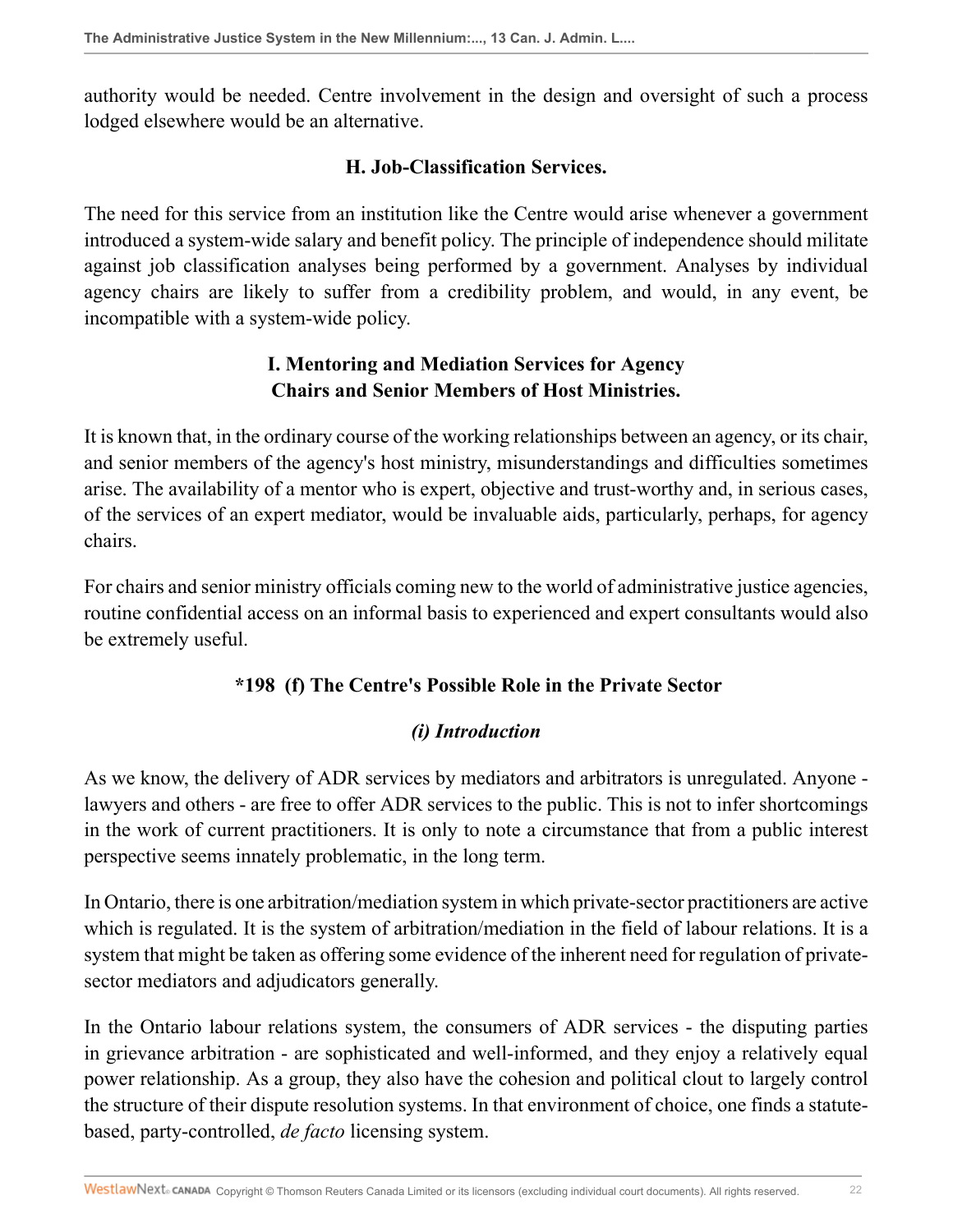In the author's view, this contrast between the regulatory control deemed necessary by astute, private users of dispute resolution services in the field of labour relations and the absence of any regulation or control over ADR services in other areas of dispute resolution in Ontario is instructive. Most private users of ADR services are not, by and large, well informed or technically sophisticated about ADR matters. Neither do they typically have the group cohesion that would permit - nor the influence that would be required to insist on - a regulated system. Thus, the choice of a licensing system by consumers of ADR services in the labour relations field who are informed and who do have that cohesion and influence, rather implies the possibility of an inherent, if unarticulated, similar need in other areas of dispute resolution.

Indeed, in Ontario, at least, recognition of that need has already led to the formation of various professional associations of ADR practitioners focussed on introducing some structure and regulation in the field. The CBA-O, ADR Section's code of conduct is an instance of that activity. The work of the Arbitration and Mediation Institute of Ontario is another example.

**\*199** However, these are voluntary associations with no licensing or disciplinary powers. Neither are they likely to have the resources that would support a high level of regulatory activity, even if such activity were otherwise feasible. Also, their credibility in such matters is inherently limited by their dependence on consensus amongst their own members, all of whom will be seen to have personal interests at stake.

One knows, however, that the work of these organizations has been admirable. This is certainly true in Ontario. New Centres for Administrative Justice would, therefore, have to approach any qualityassurance role in the private sector from a position of great respect for existing accomplishments, and with a commitment to collaborating closely with existing organizations. One can argue, however, that a Centre's independence and standing, and its broadly representative governance structure, would uniquely position it to play a role or roles in this area that the professional associations themselves might well find of inherent value.

In the private sector of the administrative justice system, a Centre's possible role may also be usefully organized into the same four separate streams of activities as those proposed for its role in the public sector, viz:

- Research and Design;
- The Championing of Constructive Change;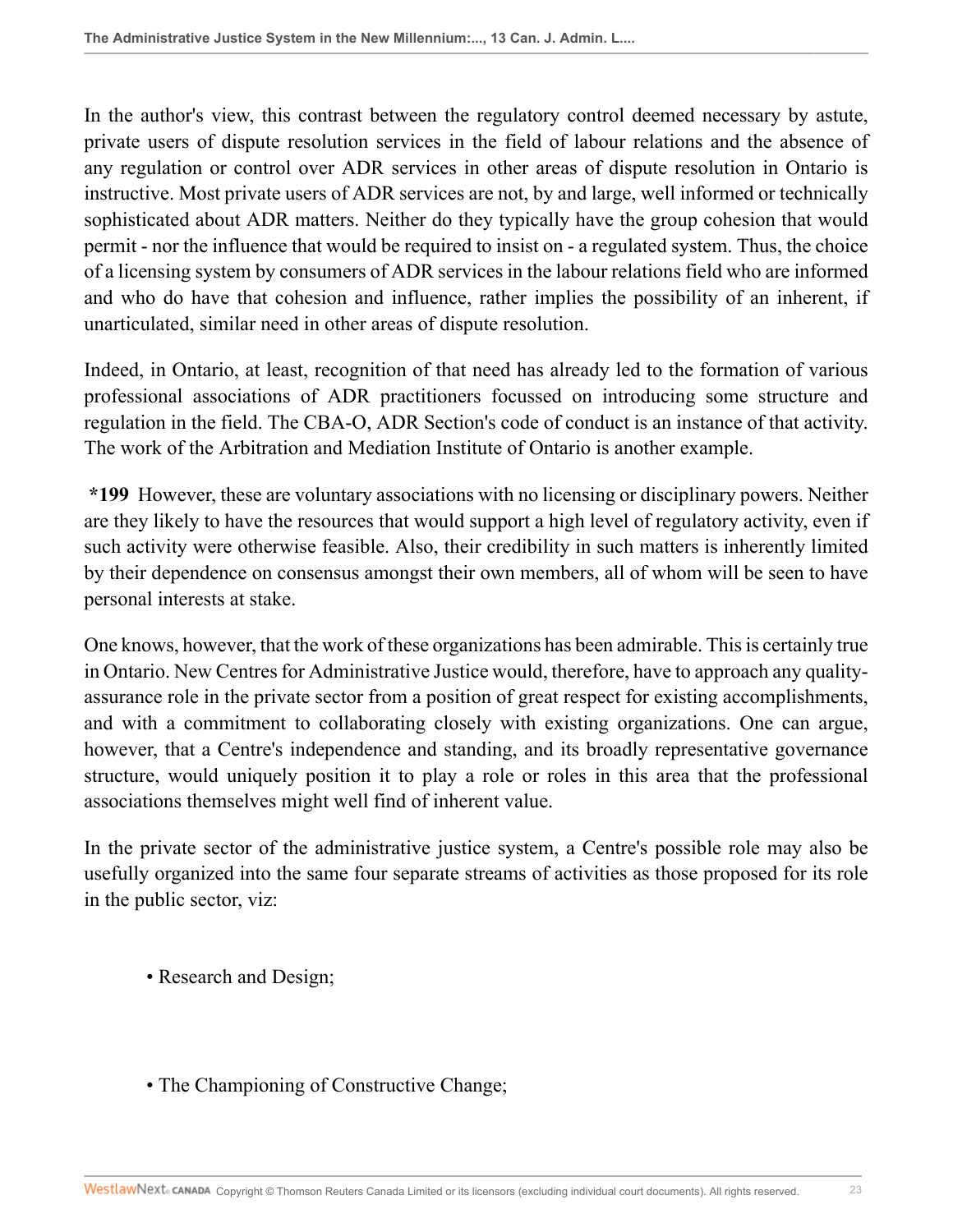- Education, and Training; and
- Direct Services.

### *(ii) Research and Design*

- The study, generally, of private sector justice issues.
- Periodic, sector-wide, client/counsel satisfaction surveys.
- Maintaining statistical data on key indicators in the private sector.

• The central collection of studies, reports and jurisprudence relating to voluntary, professional certification regimes.

#### *(iii) The Championing of Constructive Change*

• Publishing or supporting an academic/professional, peer-reviewed journal on private sector administrative justice system issues.

**\*200** • Promoting the acceptance and credibility of professional standards.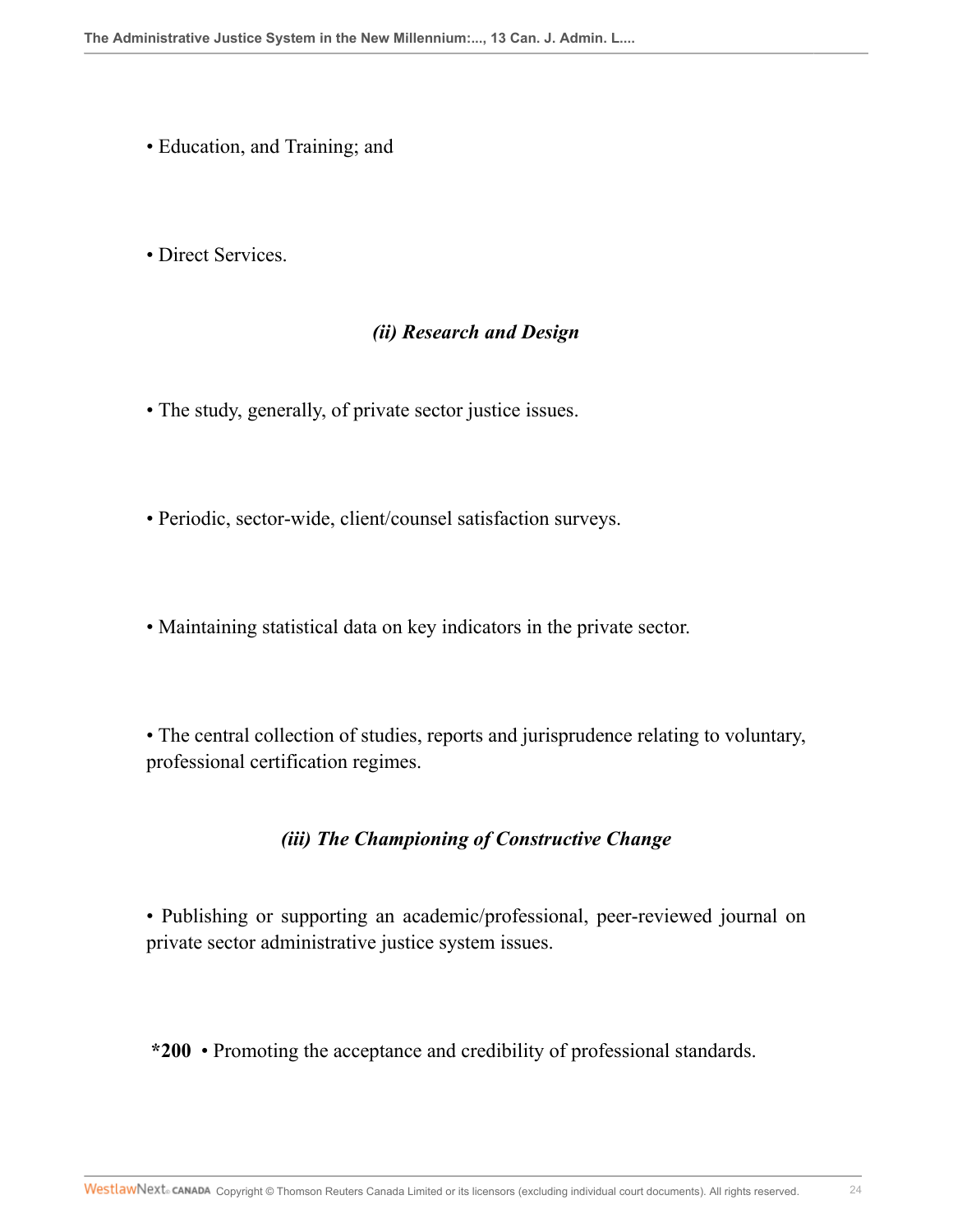This activity would involve a Centre collaborating with the professional associations in the development and/or promulgation of appropriate standards. One can also imagine a role for a Centre as an official sponsor of such standards.

• Exploring Centre-supported, volunteer certification systems.

Successful, volunteer certification systems require a high-profile "certificate" and a credible mechanism for enforcing standards relative to the performance of individual certificate holders. The possible involvement of a Centre, in collaboration with professional associations, in a certification system and, perhaps, in the operation of the enforcement mechanisms of such a system, might provide a new starting point for the establishment of such a system.

• Developing a proposal for a systemic "legal aid" strategy for ADR services.

# *(iv) Education and Training*

• Adjudicator education and training, including continuing education.

This activity might involve a Centre running its own programs or collaborating in or supporting the programs of others. There is, however - certainly in Ontario - currently a high level of such activity organized by professional associations and on a private-enterprise basis. This is particularly true with respect to mediation and other ADR skills. A Centre's involvement in this area would presumably, therefore, not be a high priority.

• Publishing or supporting professional newsletters.

# *(v) Direct Services*

• The administration of a voluntary certification system.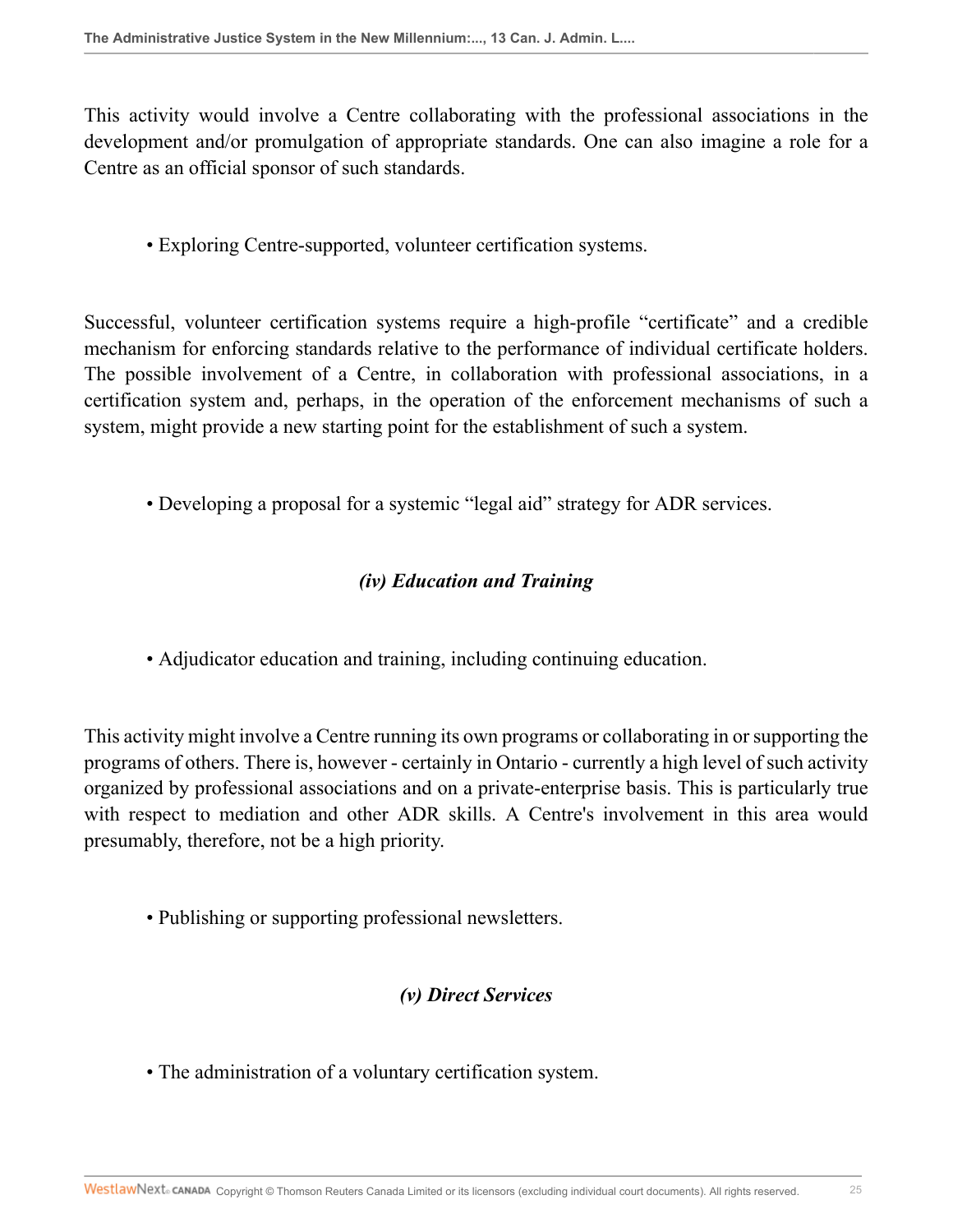• The hosting and administration of a complaints process (including, perhaps, a fee taxing process - for unsatisfied clients).

#### **\*201 6. FUNDING**

How are such Centres to be funded?

In addition to whatever financial support the sponsoring organizations might be able to provide, one would hope that the intrinsic merits of the proposal, its significance for the health of a major component of our society's justice system, and the credibility imparted to the project by the stature of the sponsoring organizations, would attract significant inaugural money from one or more foundations. It might also be possible to mount a successful campaign for sustaining memberships within the bar, amongst the individual members of the administrative justice system, and within the user communities.

Once the organization was funded at a basic operational level for an inaugural period of, say, three to five years, the revenue opportunities inherent in its educational activities, and direct services, would generate operating funds that might eventually be sufficient to make it self-supporting.

It may also be possible to imagine ways of structuring government financial support - were it available - in such a way as to not compromise a Centre's independence.

#### **7. ONTARIO PROGRESS REPORT**

In Ontario, a small group of individuals with an interest in the idea of a Centre for Administrative Justice for Ontario have met to explore the merits of the idea and to consider how it might be implemented. The group has formed itself into an Interim Advisory Group for what is being called the "Centre Project".

The *ad hoc* Advisory Group for Ontario's Centre Project is currently comprised of the following categories of members. (The author's conference paper listed the names of the participants but in contemplation of the publication of the paper it seemed appropriate to remove the personal information.)

• The Chief Executive Officer of a major industrial corporation.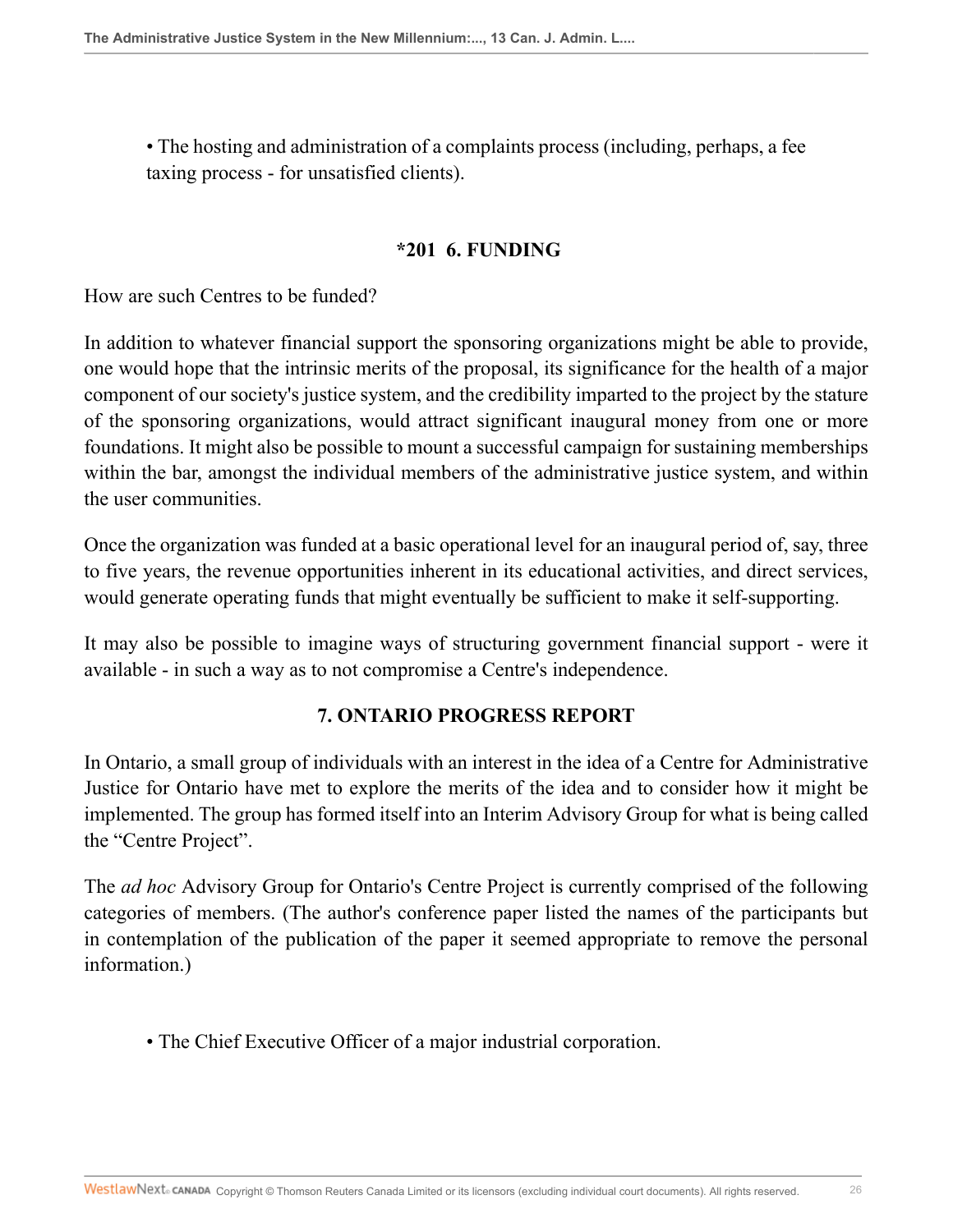- Three former Deputy Ministers.
- Two leading administrative law counsel.
- The President of a research institute.
- A former Ontario cabinet minister.
- Two former chairs of Ontario administrative justice agencies.
- **\*202** Two leading members of the ADR bar.
- The heads of two national unions.
- The senior member of a management labour law firm.
- The General Counsel of a national union.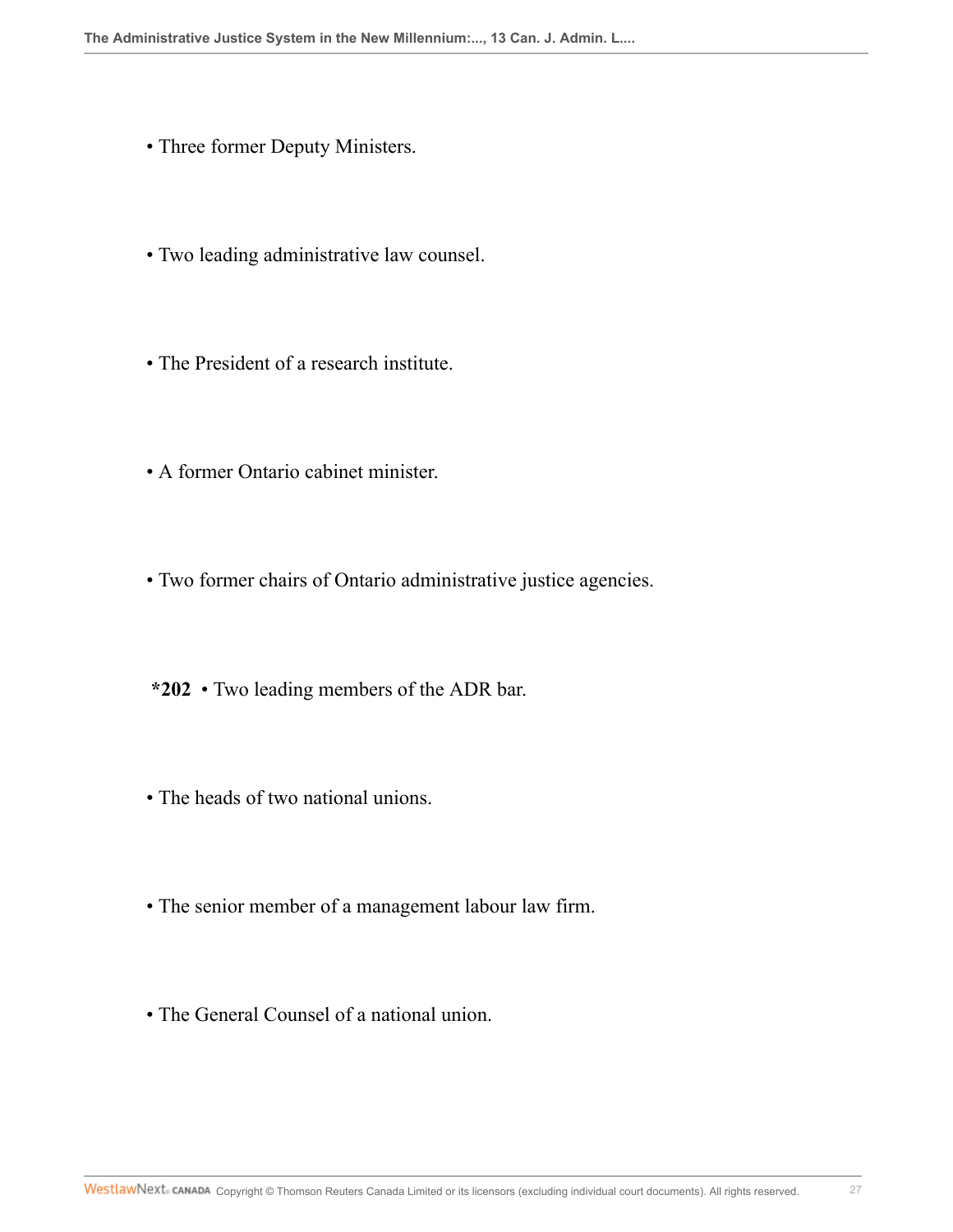• The President and Chief Executive Officer of an association of industrial corporations.

• The head of an association of major employers.

It should be noted that while members of the Centre Project's Advisory Group endorse the concept of a Centre for Administrative Justice - basically as it is outlined in this paper - they have not had an opportunity to consider the paper itself. The analysis and articulation of the need for a Centre that appears here is entirely the author's own responsibility, as are his imaginings concerning the range of potential Centre activities.

It can also now be reported that following discussions with the CBA-O Administrative Law Section Executive and representatives of other CBA-O Sections, the Administrative Law Section of the Ontario Branch of the Canadian Bar Association has approved the Centre concept in principle. A number of its members have volunteered to work with the Centre Project in the development of a Centre proposal.

Since the original presentation of this paper in June, 1999, little progress has been made towards the actual operationalization of the Centre concept. The Ontario's Centre Project's Steering Committee is now focused on the strategy of having an Ontario Centre undertake a small number of fundable, finite research and education projects of demonstrable interest and value. It is felt that a series of such projects will lead, in time, to a better appreciation and acceptance of the broader concept.

#### **\*203 APPENDIX**

*The following is a summary of the historical support for the concept of central co-ordination of administrative agencies. As far as the Canadian reports are concerned, the summaries are based on the summaries written by Margot Priest in her seminal article, Structure and Accountability of Administrative Agencies, Law Society of Upper Canada, Special Lectures, 1992*.

# **Canadian Bar Association, "Task Force Report on the Independence of Federal Administrative Tribunals and Agencies in Canada", September 1990 (Ratushny Report)**

This report, written by Professor Ratushny, was primarily directed at the issue of the independence of administrative tribunals, and hence studied the appointment process, terms and conditions of appointment, training, codes of conduct, performance appraisal and evaluations and political control.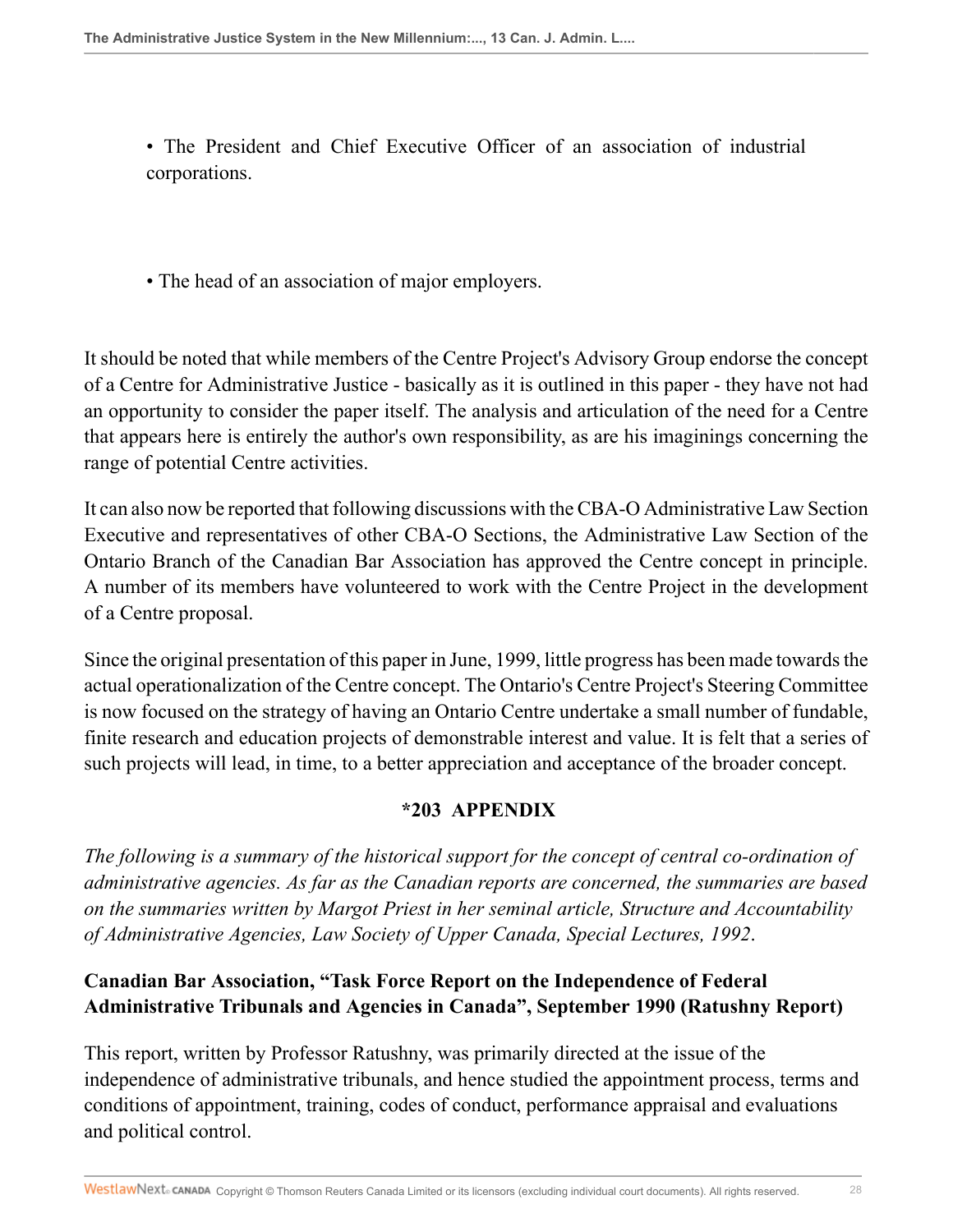One of the recommendations was the enactment of a *Federal Agencies and Tribunals Act*, which would establish the Office of Commissioner for Federal Tribunals and Agencies and a Council of Tribunal and Agency Heads

The Commissioner would: ensure the institutional independence and efficient of bodies falling under the Act; maintain public lists of vacancies, establish job descriptions and standard application forms, and screen candidates; examine the sharing of resources; and conduct performance reviews for ascertaining agency quality, efficiency and.

The Council would: hear appeals on non-renewal of appointments; set policy for training; write a code of conduct; mediate disputes between chairs and members; investigate complaints from the public; and handle discipline

# **"Report of the Working Group on Administrative Tribunals", 1987, Quebec (the Ouellette Report)**

The Ouellette Report proposed a Council on Administrative Tribunals to supervise tribunals, address training, discipline, recruitment and evaluation of members, to make recommendations for appointments, to make rules of procedure and a code of ethics, and to investigate complaints against members. This report was the forerunner of the creation in Québec of a single Administrative Tribunal and a Council. See below.

# **"Directions, Review of Ontario's Regulatory Agencies" (1989), Robert Macaulay, Q.C. (the Macaulay Report)**

Macaulay recommended the creation of a co-ordinating body for regulatory (as opposed to advisory or operational) administrative agencies, which he proposed be called the Ontario Council of Administrative Agencies. For **\*204** Macaulay, the concept of regulatory agencies included agencies that exercised adjudicative functions.

The Council was to report directly to Office of the Premier, the Attorney General, Management Board or a Committee of Cabinet on agencies. It was to have an advisory role only, except with respect to rule making.

The Council was to have its own quarters, including hearing rooms, library, etc. There was to be one full-time Chair, with part-time members drawn from chairs of administrative agencies, the public, the bench, the Law Society, academia, the senior civil service, the Ministry of the Attorney General and Management Board, plus a small staff.

The Council would be involved in: • training;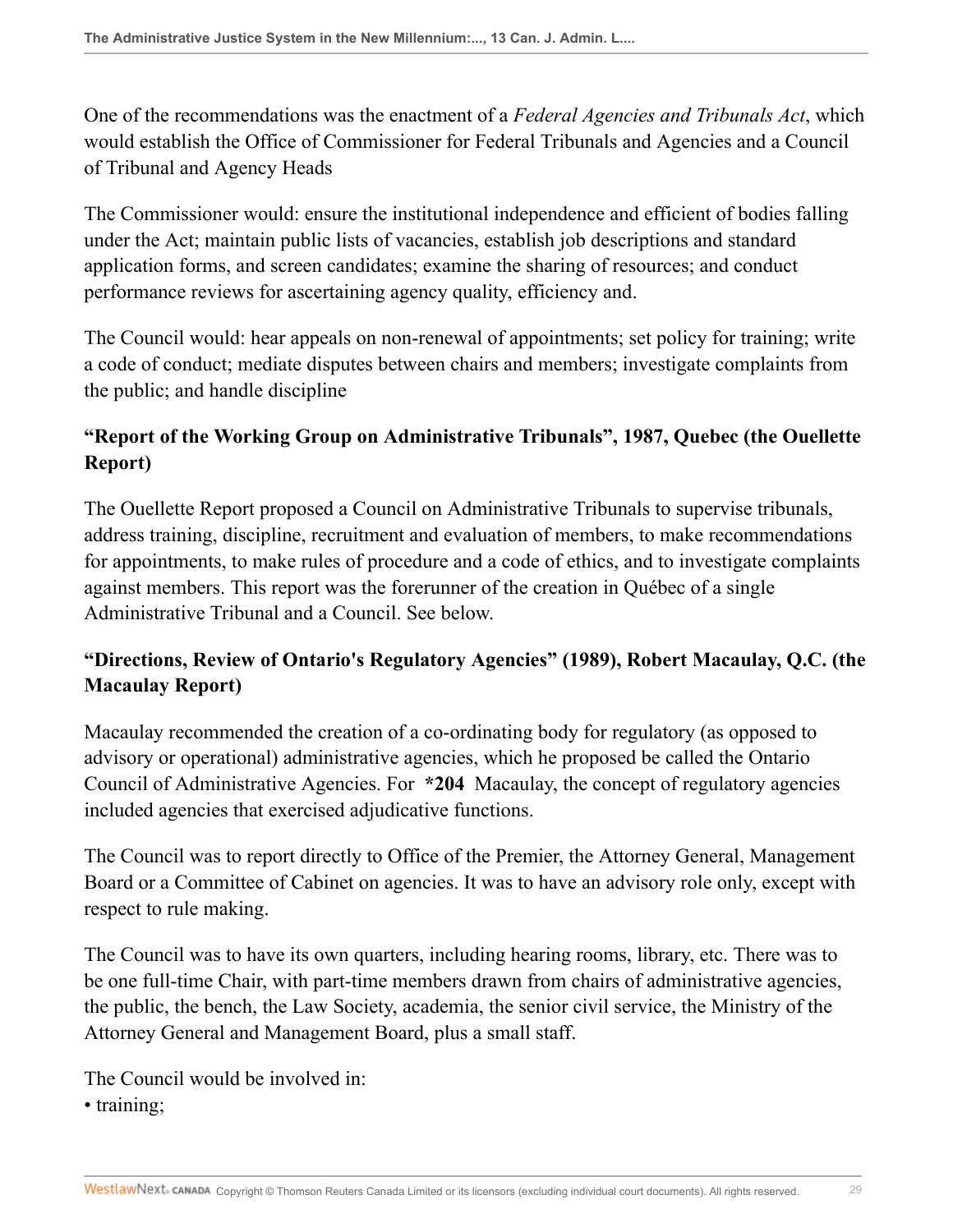- co-ordinating appointments and reappointments;
- establishing rules of procedure for agencies;
- doing performance appraisals;
- studying and making recommendations for remuneration and tenure;
- centralizing hearing rooms, equipment and library;
- developing conflict of interest guidelines;
- monitoring funding for interveners;
- monitoring the need for and production of annual reports;

• looking into and conducting hearings into matters of public concern in the area of administrative law, and reviewing draft legislation.

# **Ontario Law Reform Commission, "Fundamental Reforms to the Ontario Administrative Justice System in Rethinking Civil Justice: Research Studies for the Civil Justice Review", 1996 (written by Margot Priest)**

Priest reviewed for the Law Reform Commission previous reports recommending the creation of some form of central body. She concurred in this recommendation. She envisioned an Administrative Justice System Council which would deal with: the investigation of complaints; discipline; conflicts between agencies and government; performance appraisals; and policy and research related to the administrative justice system.

She noted that the existence of a Council would reinforce the coherent nature of the system and raise its profile with the public and with government.

# **\*205 Government Task Force on Agencies, Boards and Commissions, "Report on Restructuring Regulatory and Adjudicative Agencies", February 1997 (The Task Force was chaired by Ontario MPP, Bob Wood, and the report is known as the Wood Report)**

The Wood Report advocated a new agency system: an integrated, commonly managed network of agencies delivering administrative justice in a clear and consistent framework of accountability

All agency chairs would report to one Minister of the Crown and be accountable to that Minister for the agency's performance and the management of it funds. An administrative "Chief" working with a committee of all agency chairs would together manage the financial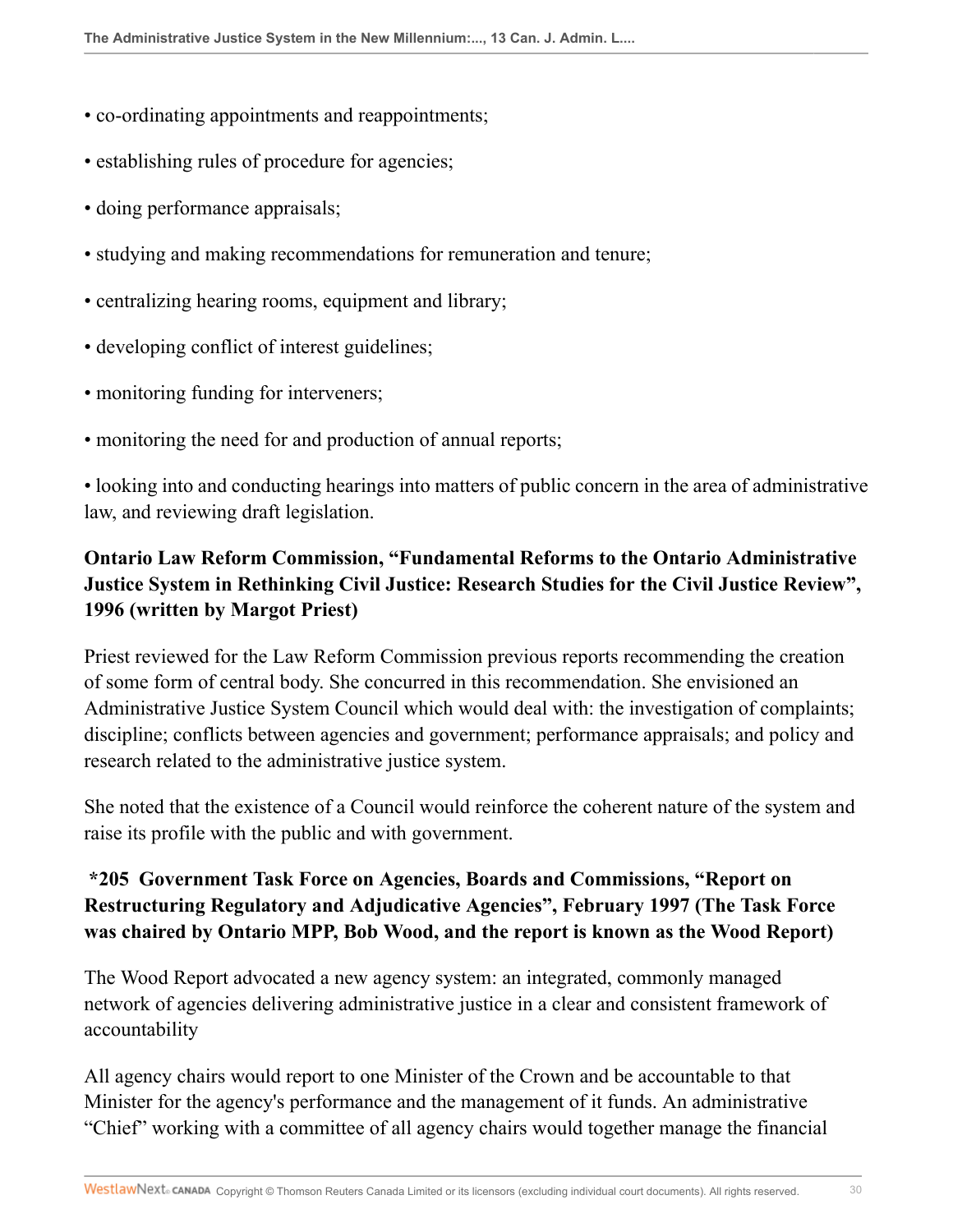and administrative operations of all agencies. Agencies would share services such as accommodations, registration, translation and interpretation services, a library and research service, general office administrative ensure common or shared services. The central committee would review and apply performance standards, and standardize procedures.

# **"Everyday Justice: Report of the Agency Reform Commission on Ontario's Regulatory & Adjudicative Agencies", April 1998. (The Commission was chaired by Ontario MPP Garry Guzzo and the report is sometimes referred to as the Guzzo Report)**

*Everyday Justice* made a number of recommendations that support the concept of central coordination of administrative agencies. These included the following: agency sharing of resources in the development of best practices; common technology infrastructure; uniform base, case management practices; common staff training and development; a reformed public appointments policy (to be developed by the Public Appointments Secretariat); a screening committee of recognized, reputable people established by the government to evaluate all applicants for new appointments against selection criteria and to create pools of qualified candidates; basic administrative services (such as finance and human resources) to be provided through the mandatory government shared services bureau when it is implemented; specialized services such as mediation, adjudication and legal services to be shared within families of agencies; a sectorwide central library; common education and training; common business standards; and public/ private partnerships.

#### **Implementation of the Centre Concept**

#### **Québec**

In 1996, Québec passed *An Act Respecting Administrative Justice*, which integrated most of the existing tribunals into a single institution: The Administrative Tribunal of Québec. The Act was implemented in 1998. The **\*206** Tribunal consists of four divisions: Social Affairs, Immovable Property, Territory and Environment, and Economic Affairs. The legislation also created a Council on Administrative Justice. The Council is to advise on procedure before the Administrative Tribunal and develop an ethical code of conduct for members.

Note that the impact of various provisions of the *Québec Act* on the independence of Tribunal adjudicators was challenged in the Québec Superior Court by the Montreal bar. See note 19, *supra*, for a brief report on the Court's historic decision.

## **United Kingdom**

The U.K. Council was created in 1958 by the *Tribunals and Inquiries Act*. It is composed of 16 part-time members drawn from all walks of life, including the Civil Service reporting to the Lord Chancellor. The Council is advisory and consultative. It has, however, the power to review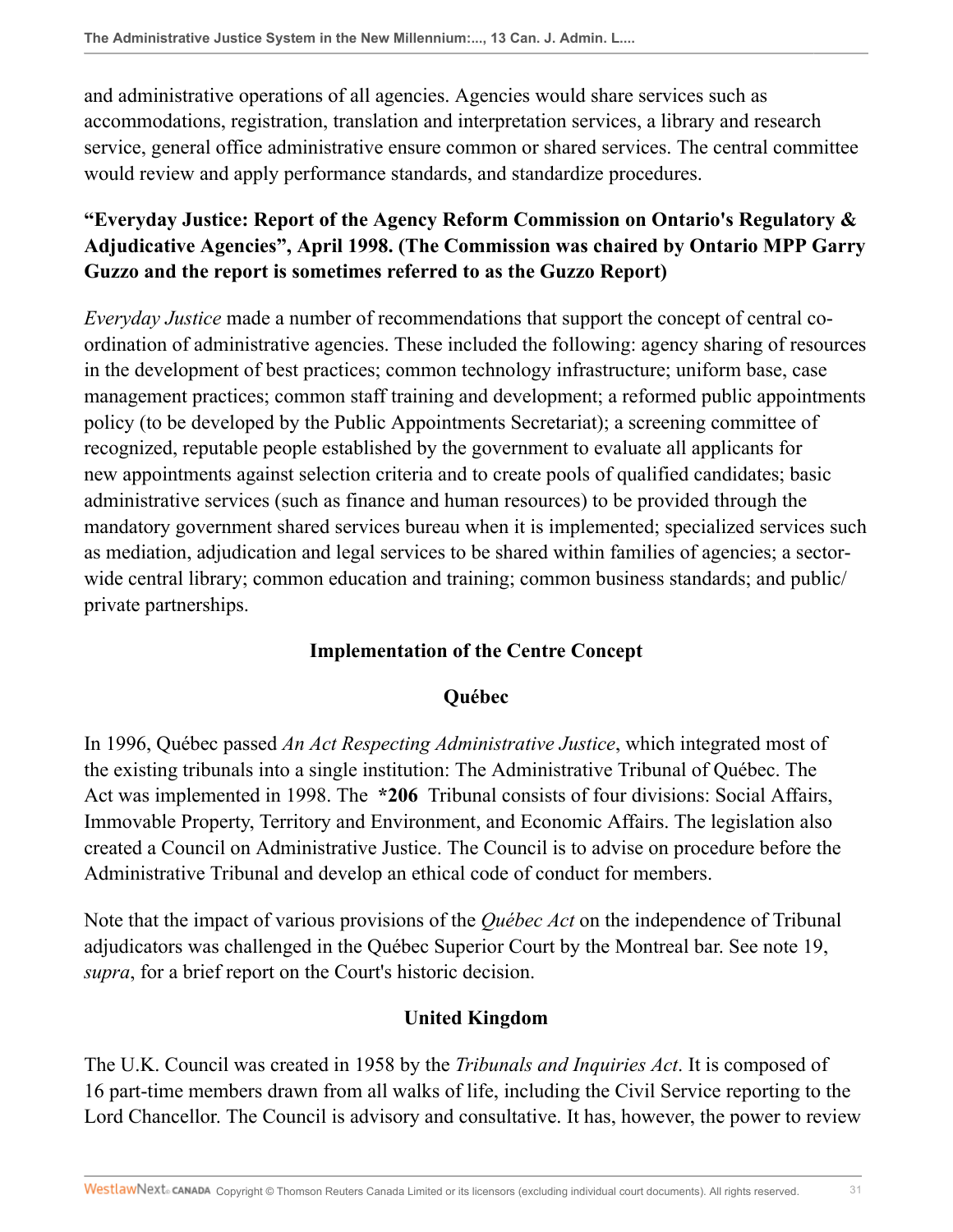the constitution and workings of the tribunals and report on them, to consider matters referred to it, either by way of statutory inquiry or other procedure, and to make recommendations concerning the appointment of members of agencies. No rules of procedure may be made or changed without consultation with the Council. The Council must be consulted before a tribunal is removed or added.

### **United States**

The Administrative Conference of the United States was created in 1964. It began operations in 1968 but was disbanded in 1995. It had 101 members including agency chairs, civil servants and public members. The Conference consisted of an Assembly (all members), a small Council, with a full-time Chair and staff. The Conference operated by recommendation and persuasion. It had no investigative powers. Its mandate was to study federal agency organization, procedure and management, including the efficiency and fairness of the processes by which federal agencies administered regulatory, benefit and other government programs.

#### **Australia**

Administrative Review Council (ARC), created by the *Administrative Appeals Tribunal Act, 1975*. ARC is comprised of the President of the Appeals Tribunal, the Ombudsman, the Chairperson of the Law Reform Commission and three to ten part-time members with extensive experience in public administration or administrative law and appointed by the government. ARC's mandate as set out in s. 51 of the Act includes:

• monitoring administrative decisions that are not subject to review by court or tribunal;

**\*207** • making recommendations to the Minister whether those decision should be reviewed;

• inquiring into the adequacy of the law and practice relating to the review by courts of administrative decision and making recommendations to the Minster;

• inquiring into adequacy of procedures used by tribunals and to make recommendations to Minister; and

• making recommendations to the Minister as to the manner in which tribunals should be constituted.

#### Footnotes

- <span id="page-31-0"></span>[1](#page-0-0) S. Ronald Ellis, Q.C., administrative justice practitioner and labour arbitrator, former chair of the Workers' Compensation Appeals Tribunal and a past president of the Society of Ontario Adjudicators and Regulators. (E-mail address: srellis@idi-rect.com).
- <span id="page-31-1"></span>[2](#page-1-0) In a January 2000 address to an Ontario adjudicator training course, Mr. Peter Allen, the General Manager for the Public Appointments Secretariat in the Premier and Cabinet Office of the Ontario government, offered an estimate of the total number of rights-determining decisions currently being issued each year by the adjudicative and regulatory agencies for whose appointments his Secretariat is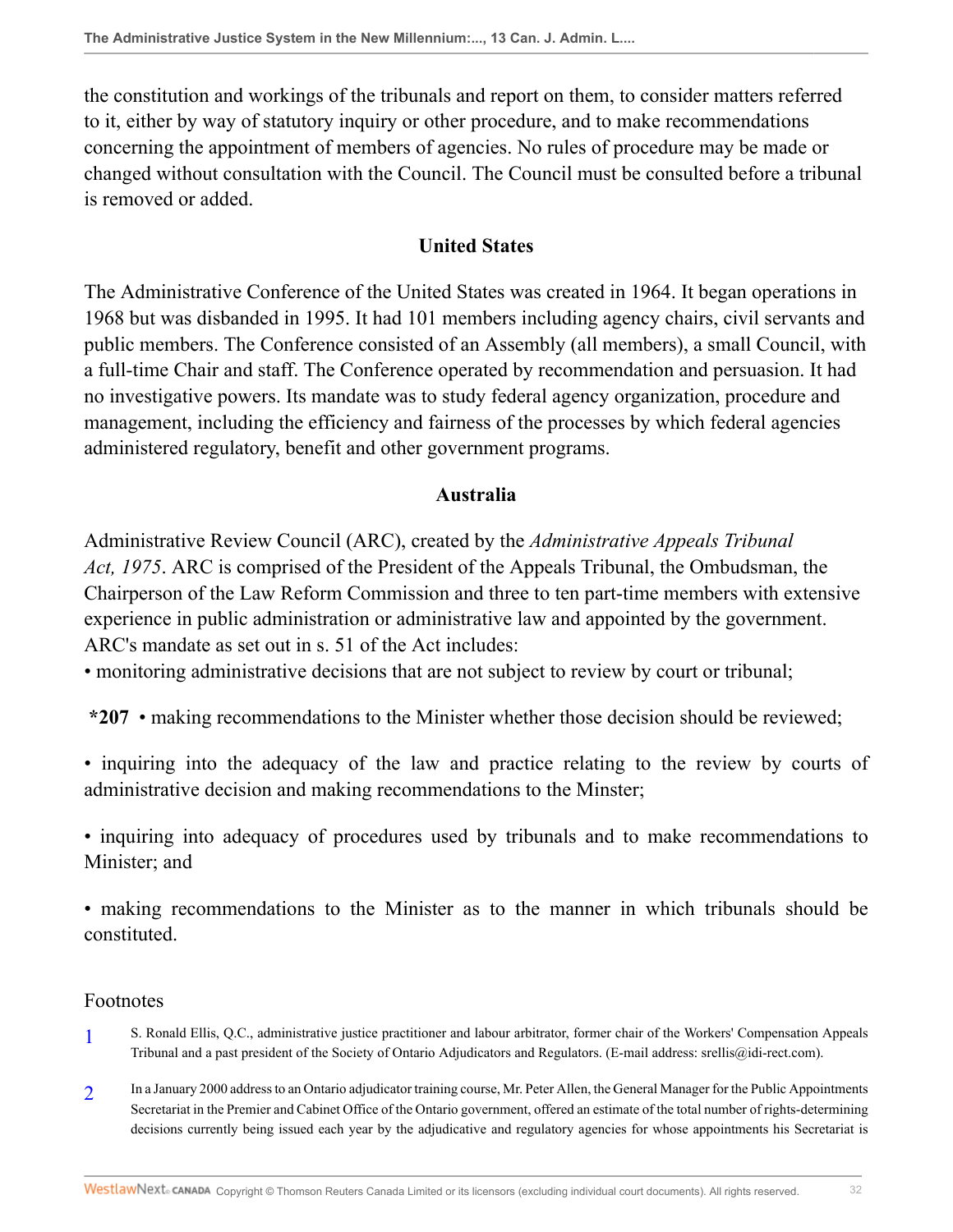responsible. The figure was 800,000 decisions. Mr. Allen emphasized that this figure reflected only a rough estimate. It is also apparent that a large proportion of that total number of decisions will be non-contentious - for example, decisions to grant workers' compensation benefits where entitlement and quantum are not disputed. Nevertheless, this figure, which, it may be noted, is exclusive of the rights-determination decisions by *federal* agencies operating in Ontario, provides signal confirmation of the ubiquitous and pervasive role of administrative justice system agencies in the everyday life and business of Ontario residents.

- <span id="page-32-0"></span>[3](#page-1-1) Robert W. Macaulay, *Directions: Review of Ontario's Regulatory Agencies* (Toronto: Management Board of Cabinet, 1989), [hereinafter Macaulay].
- <span id="page-32-1"></span>[4](#page-1-2) See R. Ellis, "Everyday Justice in Ontario, The Guzzo Report - an Assessment" (1999) 7 R.A.L. 49 at 52.
- <span id="page-32-2"></span>[5](#page-2-0) For a detailed history of those analyses prior to 1993, see M. Priest, "Structure and Accountability of Administrative Agencies", in *Administrative Law: Principles, Practice and Pluralism: Special Lectures of the Law Society of Upper Canada* (1992).
- <span id="page-32-3"></span>[6](#page-2-1) Ontario, *Report on Restructuring Regulatory and Adjudicative Agencies* (Government of Ontario Task Force on Agencies, Boards and Commissions, 1997) (Chair: B. Wood).
- <span id="page-32-4"></span>[7](#page-2-2) Chaired by Mr. Garry Guzzo, MPP, Ottawa-Rideau. For a summary and analysis of this significant report see note 4.
- <span id="page-32-5"></span>[8](#page-2-3) Conference of Ontario Boards and Agencies - an annual two-day conference presented by the Society of Ontario Adjudicators and Regulators.
- <span id="page-32-6"></span>[9](#page-2-4) They are, the report says, "an important part of the justice system in Ontario". See *Everyday Justice*, supra note 4, Introduction at 1.
- <span id="page-32-7"></span>[10](#page-2-5) *Ibid.*
- <span id="page-32-8"></span>[11](#page-3-0) For an instructive reminder of that endemic neglect, see Hawkins & Shoemaker, "[Reputational Review II: Administrative Agencies,](http://nextcanada.westlaw.com/Link/Document/FullText?findType=Y&serNum=0284296781&pubNum=135178&originatingDoc=Ie361ae81436111db876784559e94f880&refType=LR&originationContext=document&vr=3.0&rs=cblt1.0&transitionType=DocumentItem&contextData=(sc.Search)) [Print Media and Content Analysis" \(1998\) 12 C.J.A.L.P. 1.](http://nextcanada.westlaw.com/Link/Document/FullText?findType=Y&serNum=0284296781&pubNum=135178&originatingDoc=Ie361ae81436111db876784559e94f880&refType=LR&originationContext=document&vr=3.0&rs=cblt1.0&transitionType=DocumentItem&contextData=(sc.Search)) See, also, Priest's apocryphal "Agency from Hell" (*supra*, note 5, at 11), and the wry comment observation at the time by the noted Ontario administrative law counsel, Andrew Roman, that that agency "is not from Hell, but from Ontario". *Ibid.* at 64.
- <span id="page-32-9"></span>[12](#page-5-0) "A Mercenary Judiciary?" *Law Times* [editorial] (October, 1997).
- <span id="page-32-10"></span>[13](#page-6-0) *Everyday Justice, supra* note 4 at 12.
- <span id="page-32-11"></span>[14](#page-6-1) In point of fact, the Commission does not use the word "system". It prefers the word "sector". However, its concern with matters involving the central co-ordination of the sector makes it clear that it does indeed perceive the sector as an integrated system. For a comment by this author on the Commission's reluctance to use the word "system", see the article referred to in footnote 4.
- <span id="page-32-12"></span>[15](#page-6-2) *Everyday Justice, supra* note 4 at 18.
- <span id="page-32-13"></span>[16](#page-9-0) Society of Ontario Adjudicators and Regulators.
- <span id="page-32-14"></span>[17](#page-14-0) See note 6.
- <span id="page-32-15"></span>[18](#page-14-1) SOAR, "Towards Maintaining and Improving the Quality of Adjudication: SOAR Recommendations for Performance Management in Ontario's Administrative Justice System" (1996) 9 C.J.A.L.P. 179.
- <span id="page-32-16"></span>[19](#page-14-2) Six months after this paper was first presented to a conference in Toronto, this hypothetical issue suddenly assumed substantive form. On December 16, 1999, the Montreal Bar's application to the Québec Superior Court for a declaration that a number of key sections of Québec's new Law on Administrative Justice were void, inoperative and of no effect, was decided. They were